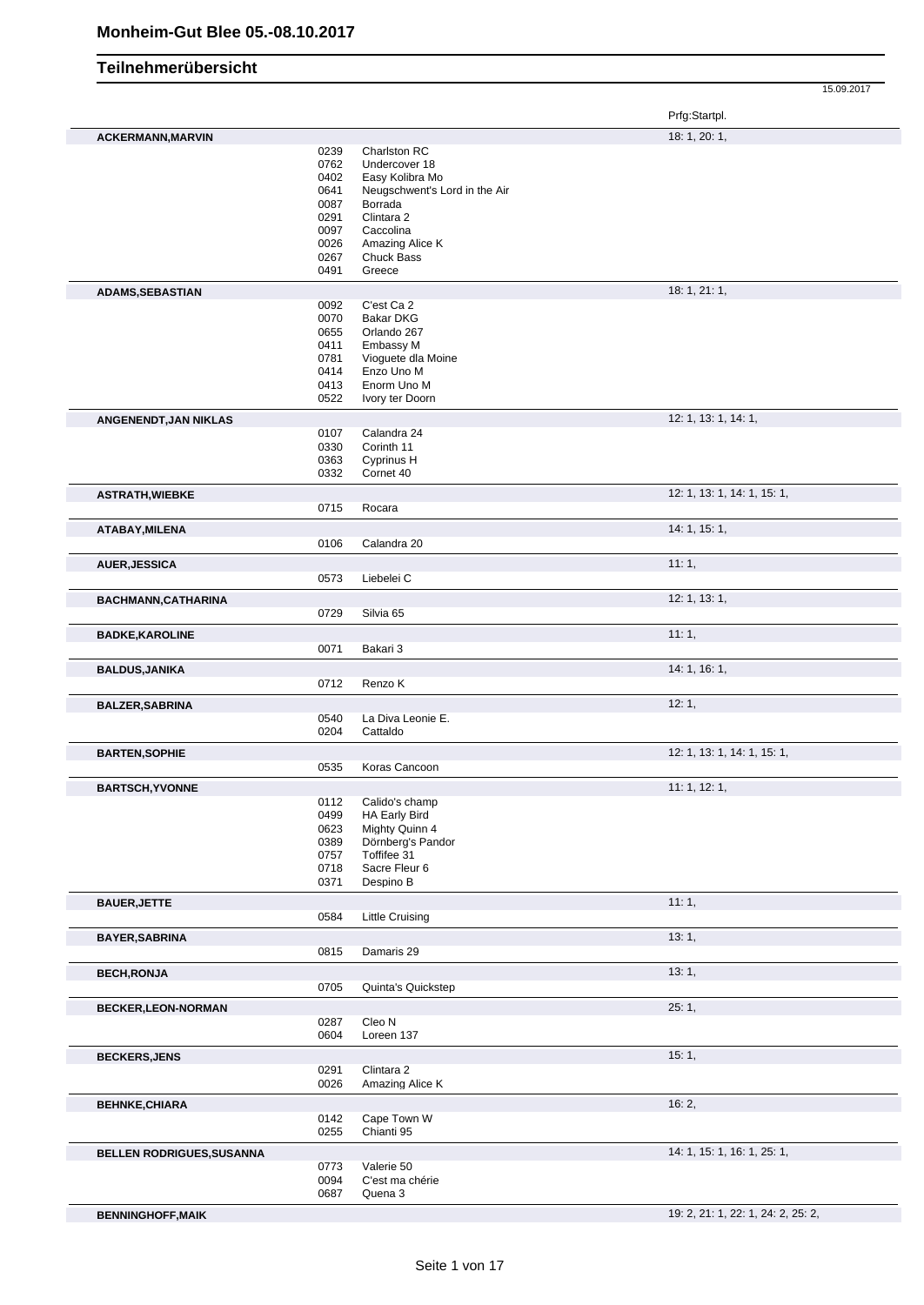Prfg:Startpl.

|                         | 0233         | Chandra 33               |                                           |
|-------------------------|--------------|--------------------------|-------------------------------------------|
|                         | 0188         | Casper 354               |                                           |
|                         | 0339         | Corona 132               |                                           |
|                         |              |                          |                                           |
| <b>BERCHEM, MALINA</b>  |              |                          | 02: 3, 03: 2, 06: 2, 07: 1, 10: 1, 14: 2, |
|                         |              |                          | 15: 2, 17: 1, 18: 1, 21: 1, 22: 1,        |
|                         | 0752         | Sunshine's Nala          |                                           |
|                         | 0743         | Stacki 2                 |                                           |
|                         |              |                          |                                           |
|                         | 0730         | Sinaya 2                 |                                           |
|                         | 0737         | Soulmate 10              |                                           |
|                         | 0372         | Destina B.               |                                           |
|                         | 0486         | <b>GP Dun Devine</b>     |                                           |
|                         | 0011         | Acober                   |                                           |
|                         | 0728         | Sietlands Catrina        |                                           |
|                         |              |                          |                                           |
|                         | 0751         | Sunshine's Copilot       |                                           |
|                         | 0598         | Lord Colander            |                                           |
|                         | 0477         | Giovannie                |                                           |
|                         | 0523         | Jean-Marie               |                                           |
|                         | 0799         | Zwingdoc V               |                                           |
|                         |              |                          |                                           |
| <b>BERCHEM, SIMON</b>   |              |                          | 02: 1, 03: 1, 04: 1, 06: 1, 07: 1, 10: 2, |
|                         |              |                          | 18: 3, 20: 1, 22: 2, 23: 1,               |
|                         | 0722         | San-Fernando 2           |                                           |
|                         | 0232         | Chandra 32               |                                           |
|                         | 0546         | Lacurada                 |                                           |
|                         |              |                          |                                           |
|                         | 0231         | Champs Elysees C         |                                           |
|                         | 0376         | Diabolo 549              |                                           |
|                         | 0682         | Quasido                  |                                           |
|                         | 0329         | Corino CM                |                                           |
|                         | 0240         | Charmer W                |                                           |
|                         | 0104         | Caja P                   |                                           |
|                         | 0561         | Laurits <sub>2</sub>     |                                           |
|                         |              |                          |                                           |
|                         | 0019         | Agarus T                 |                                           |
|                         | 0349         | Crazy K                  |                                           |
|                         | 0477         | Giovannie                |                                           |
|                         | 0172         | Cartier Second Life      |                                           |
|                         |              |                          | 07: 1, 09: 1,                             |
| <b>BETZHOLD, ANGELA</b> |              |                          |                                           |
|                         | 0161         | Carlito 40               |                                           |
| <b>BETZHOLD, TANJA</b>  |              |                          | 07:2, 10:1,                               |
|                         | 0197         | Cassiopaier              |                                           |
|                         | 0195         | Cassini's Star           |                                           |
|                         |              |                          |                                           |
|                         | 0083         | <b>Black Jack Junior</b> |                                           |
| <b>BIENERT, FELINA</b>  |              |                          | 15:1,                                     |
|                         | 0607         | Lotta W                  |                                           |
|                         |              |                          |                                           |
| <b>BIER, CHRISTIN</b>   |              |                          | 12:1,                                     |
|                         | 0048         | Aramis 422               |                                           |
|                         |              |                          |                                           |
| <b>BITTNER, NINA</b>    |              |                          | 13: 1, 14: 1, 15: 1,                      |
|                         | 0295         | Cobeno R Max             |                                           |
| <b>BLASS, MANFRED</b>   |              |                          | 06: 1, 07: 1, 08: 1, 09: 1, 18: 1, 19: 1, |
|                         |              |                          | 24: 1, 25: 1,                             |
|                         | 0288         | Cleopatra 256            |                                           |
|                         | 0129         | Camaro 144               |                                           |
|                         | 0667         | Picasso 834              |                                           |
|                         |              |                          |                                           |
| <b>BOES, IVA</b>        |              |                          | 24: 1, 25: 1,                             |
|                         | 0396         | E'Coevit II PG           |                                           |
| <b>BOES, MARC</b>       |              |                          | 02: 1, 03: 1, 06: 2, 07: 3, 08: 1, 10: 3, |
|                         |              |                          |                                           |
|                         |              |                          | 18: 2, 19: 2, 20: 2, 21: 2, 22: 2, 24: 2, |
|                         |              |                          | 25:2,                                     |
|                         | 0085         | Bocelli 34               |                                           |
|                         | 0311         | Conchiverino             |                                           |
|                         | 0688         | Querido R                |                                           |
|                         | 0571         | Lexie Grey               |                                           |
|                         |              |                          |                                           |
|                         | 0776         | Vayron 2                 |                                           |
|                         | 0625         | Miss Clarina             |                                           |
|                         | 0200         | Catania 139              |                                           |
|                         | 0587         | Little Rock 40           |                                           |
|                         | 0117         | Calina 116               |                                           |
|                         | 0035         | Amira Z 3                |                                           |
|                         | 0430         | Faro 142                 |                                           |
|                         |              |                          |                                           |
| <b>BOJER, MATTHIAS</b>  |              |                          | 04: 1, 07: 1, 21: 1, 22: 1, 23: 1,        |
|                         | 0179         | Cascade 37               |                                           |
|                         | 0264         | Chocola 3                |                                           |
|                         | 0263         | Chocochamp               |                                           |
|                         |              |                          |                                           |
| <b>BOOSE, JANA</b>      |              |                          | 12: 1, 14: 1, 15: 1,                      |
|                         | 0444         | First Of All             |                                           |
|                         |              |                          |                                           |
|                         |              |                          |                                           |
| <b>BRAND, LARISSA</b>   |              | Nalwaro                  | 07: 1, 15: 2, 17: 1, 19: 1, 25: 1,        |
|                         | 0636<br>0162 | Carlordus                |                                           |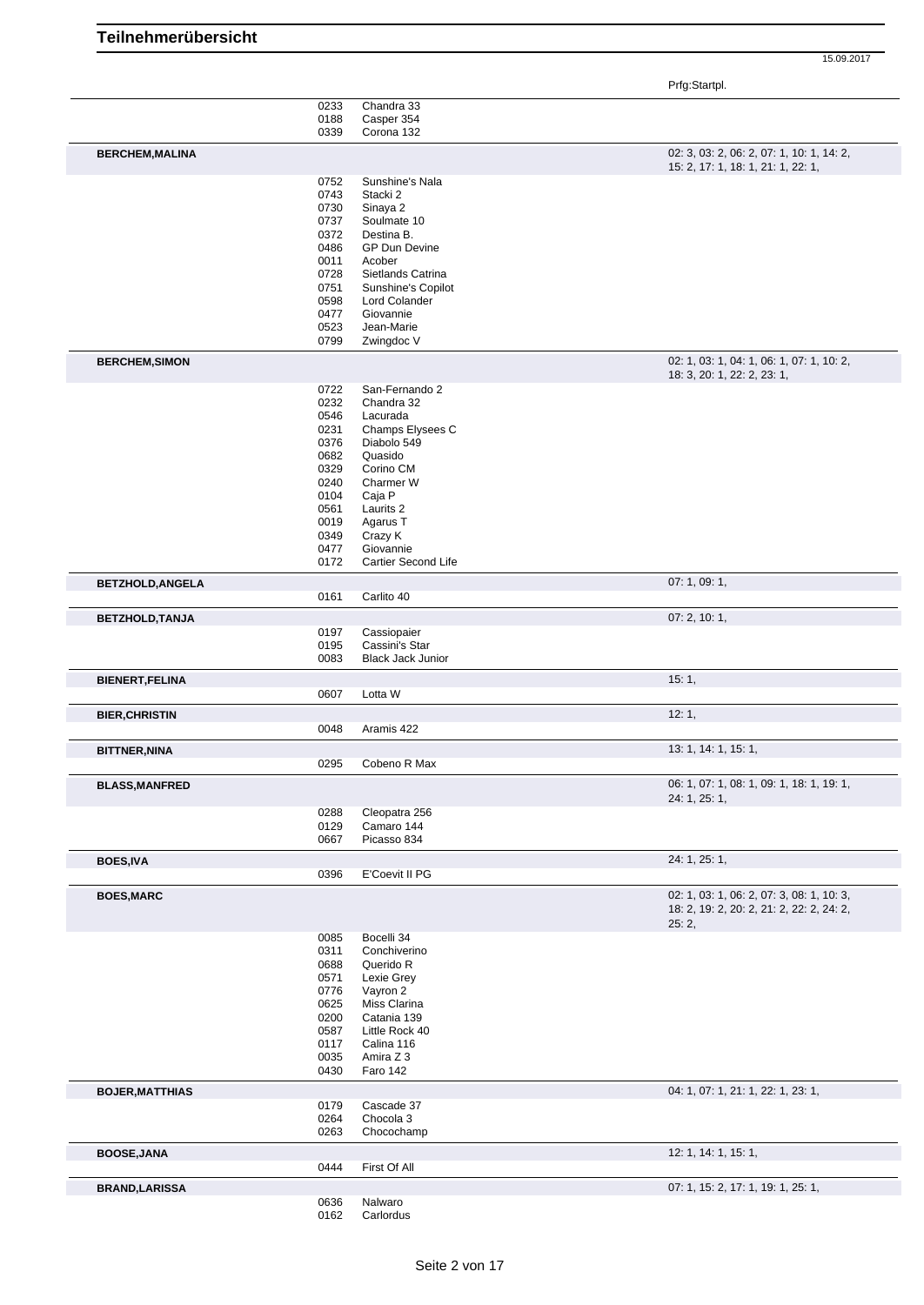|                                | 0094 | C'est ma chérie                      |                                           |
|--------------------------------|------|--------------------------------------|-------------------------------------------|
|                                | 0268 | Chuck Noris S                        |                                           |
|                                | 0687 | Quena 3                              |                                           |
|                                | 0113 | <b>Califonia's Next Generation S</b> |                                           |
|                                | 0527 | Just Joules                          |                                           |
|                                |      |                                      |                                           |
| <b>BRINKSCHULTE, CAROLINE</b>  |      |                                      | 14: 1, 16: 1,                             |
|                                | 0769 | Upstairs 3                           |                                           |
|                                |      |                                      |                                           |
| <b>BRINKSCHULTE, CELINE</b>    |      |                                      | 12: 1, 13: 1,                             |
|                                | 0563 | Lavinio B                            |                                           |
| <b>BRUEGELMANN, MARC</b>       |      |                                      | 01: 1, 13: 1, 14: 1,                      |
|                                |      |                                      |                                           |
|                                | 0717 | Saboteur B                           |                                           |
|                                | 0159 | Carla 158                            |                                           |
|                                | 0068 | Bailame                              |                                           |
|                                | 0441 | Finesse B                            |                                           |
|                                | 0007 | Aber Hallo B                         |                                           |
|                                | 0711 | Rendezvous B 4                       |                                           |
|                                | 0063 | Avanti B 3                           |                                           |
|                                |      |                                      |                                           |
| <b>BRUNEN, MAIRA LYNN</b>      |      |                                      | 11: 1, 12: 1,                             |
|                                | 0261 | Chinjo                               |                                           |
|                                |      |                                      | 22: 1, 25: 1,                             |
| <b>BUERVENICH, LEONA</b>       |      |                                      |                                           |
|                                | 0670 | Pik Rigo                             |                                           |
| CHANTELOU, PHILIPPE            |      |                                      | 18: 1, 19: 1, 20: 1, 24: 2, 25: 1,        |
|                                | 0545 | La Vie En Rose 7                     |                                           |
|                                | 0152 | Carbana 2                            |                                           |
|                                |      |                                      |                                           |
|                                | 0350 | Cressida M                           |                                           |
|                                | 0782 | Vivienne 14                          |                                           |
|                                | 0724 | Sapphire 9                           |                                           |
|                                |      |                                      | 13: 2, 14: 2,                             |
| <b>CLOPPENBURG, EMILIA</b>     | 0506 | Hermes Heartbreaker                  |                                           |
|                                |      |                                      |                                           |
|                                | 0795 | Ziedane                              |                                           |
| <b>CONRAD, LENIKA VICTORIA</b> |      |                                      | 12:1,                                     |
|                                | 0185 | Caspar 254                           |                                           |
|                                | 0486 | GP Dun Devine                        |                                           |
|                                |      |                                      |                                           |
|                                | 0364 | Cyrento de Bergerac                  |                                           |
| <b>CONRAD, MIRKO</b>           |      |                                      | 06: 1, 08: 1,                             |
|                                | 0647 | Norbert MC                           |                                           |
|                                |      |                                      |                                           |
| <b>CONTA, JILL VON</b>         |      |                                      | 13: 1, 15: 1,                             |
|                                | 0416 | Esco H                               |                                           |
|                                |      |                                      |                                           |
|                                |      |                                      | 16:2,                                     |
| DAHLMANN, ANN-SOPHIE           |      |                                      |                                           |
|                                | 0093 | C'est Eddy                           |                                           |
|                                | 0636 | Nalwaro                              |                                           |
|                                | 0162 | Carlordus                            |                                           |
|                                | 0094 | C'est ma chérie                      |                                           |
|                                |      |                                      |                                           |
|                                | 0268 | Chuck Noris S                        |                                           |
|                                | 0687 | Quena 3                              |                                           |
|                                | 0113 | <b>Califonia's Next Generation S</b> |                                           |
| DAHLMANN, PAUL                 |      |                                      | 14: 2, 15: 2, 16: 2, 25: 2,               |
|                                | 0093 | C'est Eddy                           |                                           |
|                                | 0636 | Nalwaro                              |                                           |
|                                | 0162 | Carlordus                            |                                           |
|                                |      |                                      |                                           |
|                                | 0094 | C'est ma chérie<br>Quena 3           |                                           |
|                                | 0687 |                                      |                                           |
|                                | 0113 | Califonia's Next Generation S        |                                           |
| DAUE, YVONNE                   |      |                                      | 13: 1, 14: 1, 15: 1, 16: 1,               |
|                                | 0013 | Acosia T                             |                                           |
|                                | 0469 | Georgey                              |                                           |
|                                |      |                                      |                                           |
| DAUTI, AMELIE                  |      |                                      | 04: 1, 13: 1, 14: 1, 15: 1,               |
|                                | 0467 | Gentle Jim                           |                                           |
|                                |      |                                      |                                           |
| DEGENHARDT, PHILIPP            |      |                                      | 04: 1, 07: 1, 14: 1, 17: 1,               |
|                                | 0293 | Clooney ST                           |                                           |
|                                | 0488 | Grandioso 86                         |                                           |
|                                |      |                                      |                                           |
| DESTREE-KRADEPOHL, NATALIE     |      |                                      | 03: 2, 04: 2, 06: 2, 07: 3, 08: 1, 10: 3, |
|                                |      |                                      | 18: 2, 21: 2, 24: 2,                      |
|                                | 0410 | Elwood 12                            |                                           |
|                                | 0739 | Speedy 368                           |                                           |
|                                | 0114 | California 93                        |                                           |
|                                | 0456 | Freestyler 15                        |                                           |
|                                | 0762 | Undercover 18                        |                                           |
|                                |      |                                      |                                           |
|                                | 0402 | Easy Kolibra Mo                      |                                           |
|                                | 0528 | Kaischa                              |                                           |
|                                | 0641 | Neugschwent's Lord in the Air        |                                           |
|                                | 0087 | Borrada                              |                                           |
|                                | 0361 | Cuxhaven 2                           |                                           |
|                                | 0097 | Caccolina                            |                                           |
|                                | 0026 | Amazing Alice K                      |                                           |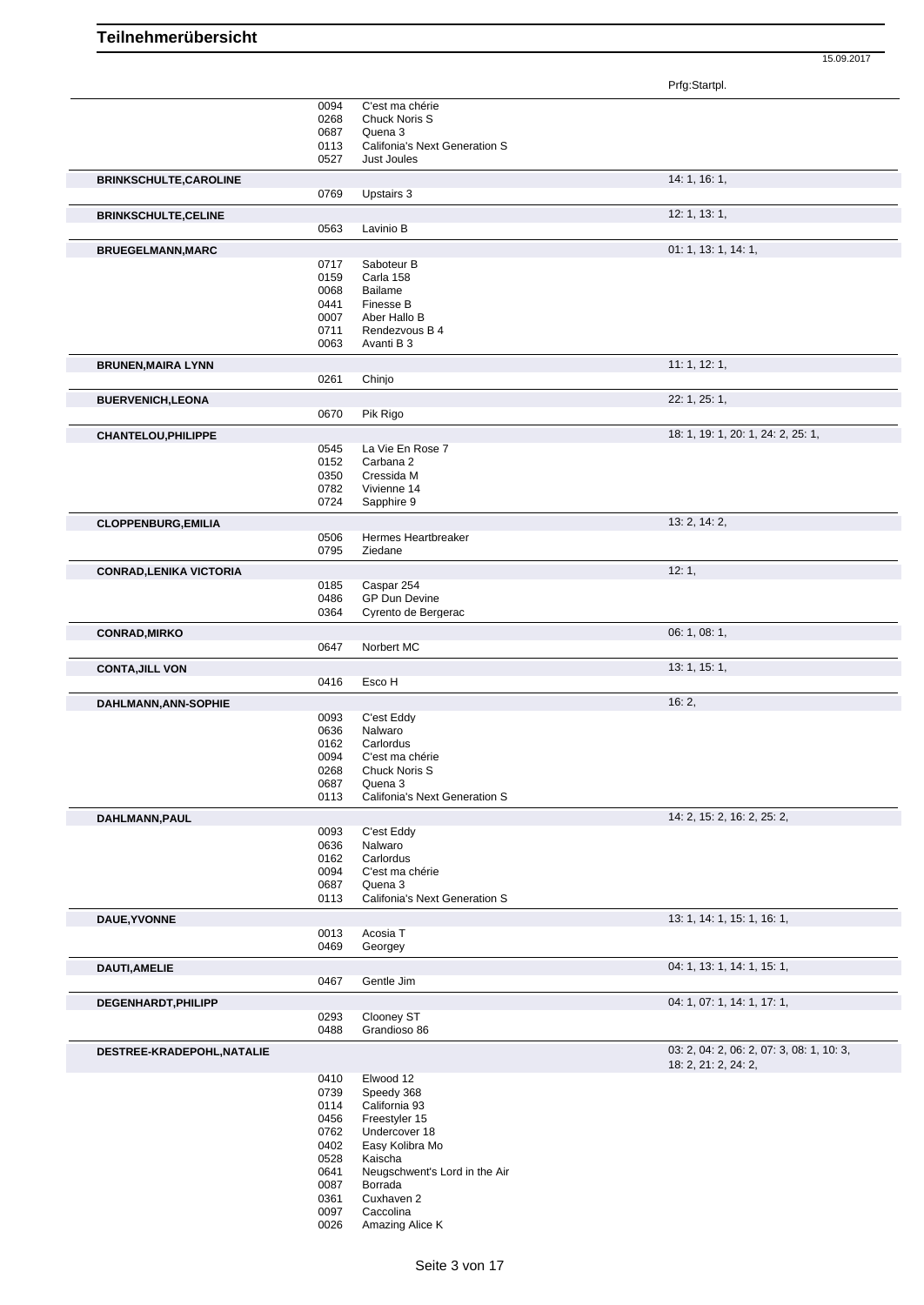|                         | 0677         | Purple Haze 3                    |                                           |
|-------------------------|--------------|----------------------------------|-------------------------------------------|
|                         | 0597         | Lord Carlson                     |                                           |
|                         | 0230<br>0267 | Champion K<br><b>Chuck Bass</b>  |                                           |
|                         | 0455         | Freestyle Jun.                   |                                           |
|                         | 0235         | Chaps Lady                       |                                           |
|                         | 0192         | Cassano 31                       |                                           |
|                         | 0148         | Caran d'Ache 2                   |                                           |
|                         | 0462         | Gabrovo                          |                                           |
|                         | 0533         | Klein Bo                         |                                           |
|                         | 0675         | Power Lady 37                    |                                           |
|                         | 0547<br>0790 | Ladybird 31<br>Why so hot        |                                           |
|                         | 0491         | Greece                           |                                           |
|                         | 0473         | Ghianti                          |                                           |
|                         | 0759         | Tradition de la Borde            |                                           |
|                         | 0503         | Haribo 60                        |                                           |
| <b>DICKSEN, MAXINE</b>  |              |                                  | 13:1,                                     |
|                         | 0721         | San Sebastian 15                 |                                           |
| <b>DIECK, PAULINE</b>   |              |                                  | 16: 1, 24: 1, 25: 1,                      |
|                         | 0405         | Edwina 15                        |                                           |
|                         |              |                                  | 19: 2, 20: 1, 22: 2, 23: 2,               |
| DIECKMANN, HUBERTUS     | 0115         | Calimero P                       |                                           |
|                         | 0689         | Quetzen FN                       |                                           |
|                         | 0196         | Cassiona GL                      |                                           |
|                         | 0600         | Lord Grey 2                      |                                           |
|                         | 0700         | Quimera CM 2                     |                                           |
|                         | 0377         | Diacara 2                        |                                           |
|                         | 0569         | Leviathan K                      |                                           |
|                         | 0788         | <b>WB Calimera</b>               |                                           |
|                         | 0236<br>0256 | Chapter One 4<br>Chiara D 2      |                                           |
|                         | 0611         | Lui D                            |                                           |
|                         | 0478         | Gipsy Girl 69                    |                                           |
|                         | 0544         | La Vie D                         |                                           |
|                         | 0494         | Guitano 20                       |                                           |
| DIETRICH, ANNETTE       |              |                                  | 12: 1, 13: 1,                             |
|                         | 0285         | Clear Coolio                     |                                           |
| <b>DOERFER, NOEMI</b>   |              |                                  | 13: 1, 15: 1,                             |
|                         | 0370         | Desperados 28                    |                                           |
|                         | 0731         | Siri Deluxe                      |                                           |
| DREWELIUS, JULIA        |              |                                  | 11: 1, 12: 1,                             |
|                         | 0447         | Flying Fernando                  |                                           |
|                         |              |                                  | 10: 1, 14: 1, 17: 1, 18: 1, 24: 1, 25: 1, |
| <b>EGGERS, FRANK</b>    | 0133         | Canada 26                        |                                           |
|                         |              |                                  |                                           |
| <b>EGIDI, FRANZISKA</b> | 0560         | Latino 358                       | 03: 1, 05: 1,                             |
|                         |              |                                  |                                           |
| <b>ESCH, RIGO</b>       |              |                                  | 14: 1, 16: 1,                             |
|                         | 0549<br>0327 | Lajoulie<br><b>Cordial Sense</b> |                                           |
|                         |              |                                  |                                           |
| <b>ESSER, CARSTEN</b>   |              |                                  | 03: 1, 06: 1, 07: 1, 10: 1, 18: 1, 19: 1, |
|                         |              |                                  | 24: 1, 25: 1,                             |
|                         | 0555<br>0341 | Lanson 21<br>Corsar CR           |                                           |
|                         |              |                                  |                                           |
| <b>ESSER, JONNA</b>     |              |                                  | 11: 1, 12: 1,                             |
|                         | 0811         | Mill's Rose                      |                                           |
| <b>ESSER, MILJA</b>     |              |                                  | 14: 1, 19: 2, 25: 2,                      |
|                         | 0289         | Clever Lady 2                    |                                           |
|                         | 0039         | Antine 2                         |                                           |
|                         | 0270         | Ciance                           |                                           |
| <b>FASSBENDER, NICO</b> |              |                                  | 07: 1, 09: 1, 14: 1, 15: 1, 17: 2, 25: 2, |
|                         | 0244         | Chateau Latoure                  |                                           |
|                         | 0157         | Carinyo                          |                                           |
|                         | 0186         | Caspar 289                       |                                           |
| <b>FASSBENDER, TIMO</b> |              |                                  | 11: 1, 12: 1, 13: 1,                      |
|                         | 0157         | Carinyo                          |                                           |
|                         | 0186         | Caspar 289                       |                                           |
| FELDER, GERD-DANIEL     |              |                                  | 14: 1, 17: 1, 18: 1, 19: 1, 20: 1,        |
|                         | 0459         | Für dich                         |                                           |
|                         | 0249         | Cherie 224                       |                                           |
|                         | 0644         | No Mercy 34                      |                                           |
|                         | 0457         | French Kiss 54                   |                                           |
| FINKE, ANNA-KRISTINA    |              |                                  | 02: 2, 12: 1, 14: 1,                      |
|                         | 0120         | Call Me Baby                     |                                           |
|                         | 0282         | Claus-Hermann                    |                                           |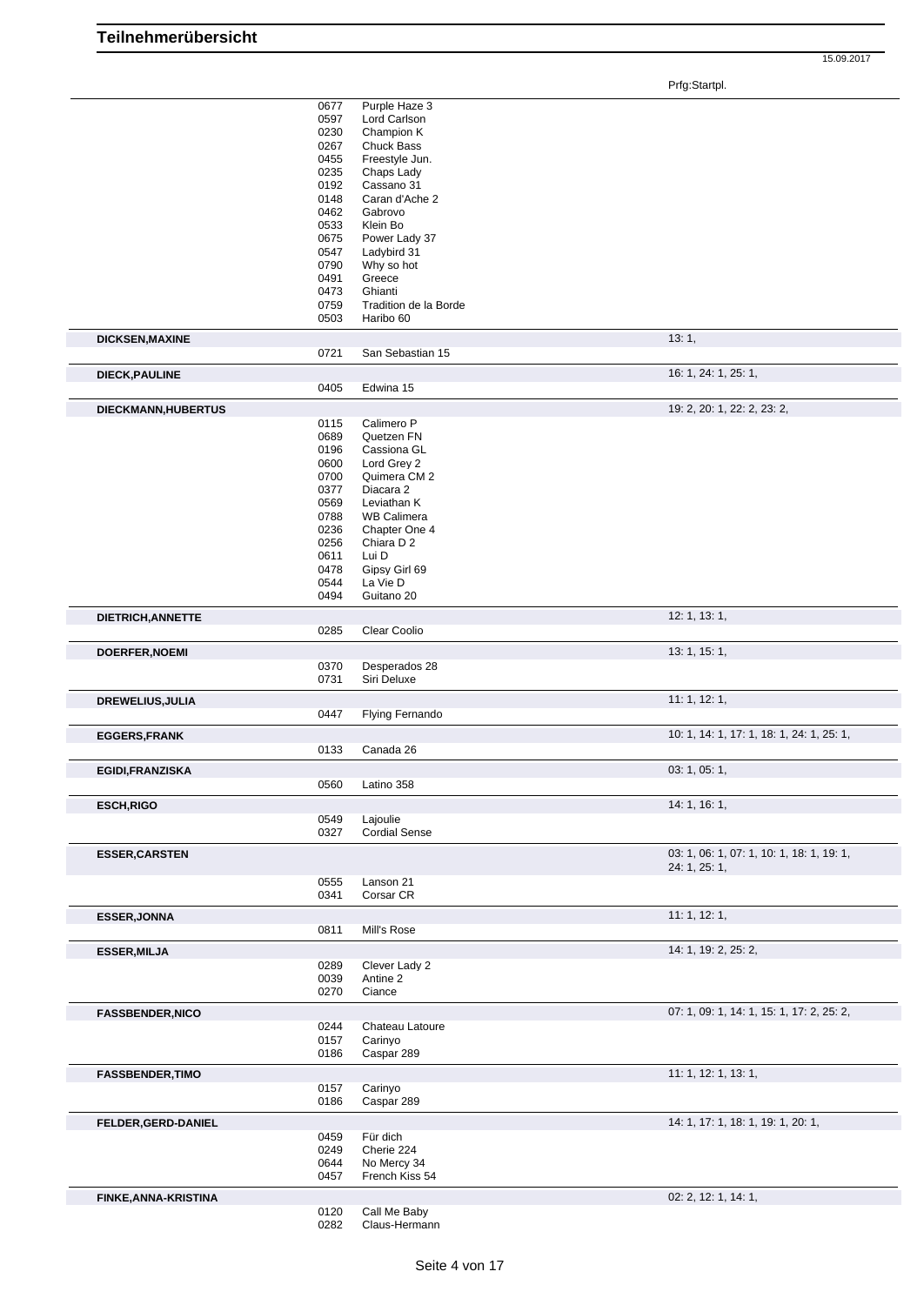Prfg:Startpl.

|                                 |      |                        | r ng.olanpi.                                       |
|---------------------------------|------|------------------------|----------------------------------------------------|
|                                 |      |                        |                                                    |
|                                 | 0754 | Sweet Mary Jane        |                                                    |
|                                 | 0301 | Colesandro             |                                                    |
|                                 | 0041 | Anton on fleek         |                                                    |
|                                 | 0075 | Balou du fou           |                                                    |
|                                 | 0566 | Lenoks Jay             |                                                    |
|                                 |      |                        |                                                    |
| <b>FISCHER, VANESSA</b>         |      |                        | 14: 1, 15: 1, 17: 1, 25: 1,                        |
|                                 | 0141 | Canturos Pepper Ann    |                                                    |
|                                 |      |                        |                                                    |
| <b>FRANK, ANGELINA</b>          | 0442 |                        | 13:1,                                              |
|                                 |      | Finja vom Unterberg    |                                                    |
| FREITAG, ANNIKA-MAREEN          |      |                        | 13: 1, 14: 1, 15: 1,                               |
|                                 | 0110 | Calensky               |                                                    |
|                                 |      |                        | 12:1,                                              |
| <b>FUTTERLIEB, KIM PATRICIA</b> | 0538 | La Belle 201           |                                                    |
|                                 |      |                        |                                                    |
| <b>GERFER, ISABELLE</b>         |      |                        | 03: 1, 06: 1, 08: 1,                               |
|                                 | 0629 | Montpellier de Muze    |                                                    |
| <b>GERING, MATTHIAS</b>         |      |                        | 02: 3, 03: 2, 07: 3, 10: 3, 18: 3, 19: 3,          |
|                                 |      |                        | 20: 3, 21: 2, 22: 2, 23: 1, 24: 3, 25: 2,          |
|                                 | 0596 | Lorcado                |                                                    |
|                                 | 0709 | Räikkönen 3            |                                                    |
|                                 |      |                        |                                                    |
|                                 | 0726 | Sensation Black 2      |                                                    |
|                                 | 0750 | Sunshine 557           |                                                    |
|                                 | 0323 | Coody D                |                                                    |
|                                 | 0553 | Lance D                |                                                    |
|                                 |      |                        |                                                    |
|                                 | 0572 | Lichterloh 7           |                                                    |
|                                 | 0686 | Quel Filou S           |                                                    |
|                                 | 0612 | Luiciano 2             |                                                    |
|                                 | 0065 | Awony                  |                                                    |
|                                 |      |                        |                                                    |
|                                 | 0158 | Carissima 34           |                                                    |
|                                 | 0557 | Laromé                 |                                                    |
|                                 | 0539 | La Canta               |                                                    |
|                                 | 0668 | Piefke 23              |                                                    |
|                                 |      |                        |                                                    |
|                                 | 0227 | Chagla                 |                                                    |
|                                 | 0418 | Espatako's Pocco R     |                                                    |
|                                 | 0347 | Cosmic Girl 9          |                                                    |
|                                 | 0714 | Robin Hood 275         |                                                    |
|                                 |      |                        |                                                    |
|                                 | 0357 | <b>Curious Clamauk</b> |                                                    |
|                                 | 0283 | Claymore 4             |                                                    |
|                                 | 0592 | Lonely Boy B           |                                                    |
|                                 | 0199 | Catania 135            |                                                    |
|                                 | 0274 | Cirkon                 |                                                    |
|                                 |      |                        |                                                    |
|                                 | 0193 | Cassia 33              |                                                    |
|                                 | 0046 | Aquarell 70            |                                                    |
|                                 | 0318 | Contepomme             |                                                    |
|                                 | 0813 | Palita del Pierre      |                                                    |
|                                 | 0189 | Cassandra 383          |                                                    |
|                                 | 0576 | Limmerik's As          |                                                    |
|                                 |      |                        |                                                    |
|                                 | 0628 | Monte Calido B         |                                                    |
|                                 | 0326 | Coraly 4               |                                                    |
|                                 | 0541 | La Jolie 79            |                                                    |
|                                 |      | Laredo 218             |                                                    |
|                                 | 0814 |                        |                                                    |
|                                 | 0055 | Arobaze du Paradis     |                                                    |
|                                 | 0436 | Figo Z                 |                                                    |
|                                 | 0526 | Jolie Mome             |                                                    |
|                                 | 0484 | Goldfinch Giulietta    |                                                    |
|                                 | 0449 | Forever Fritzchen      |                                                    |
| <b>GESSNER, CHARLENE</b>        |      |                        | 11:1,                                              |
|                                 | 0160 | Carlino Royale         |                                                    |
|                                 |      |                        |                                                    |
| GILLES, FRANZ                   |      |                        | 18: 1, 19: 2,                                      |
|                                 | 0691 | Quick Magic 3          |                                                    |
|                                 | 0328 | Cordina 41             |                                                    |
|                                 | 0290 | Clint 29               |                                                    |
|                                 | 0542 | La Paz 86              |                                                    |
|                                 |      |                        |                                                    |
| GIORDANI, GINA-SOPHIA           |      |                        | 03: 2, 06: 2, 07: 1, 10: 1, 18: 1, 19: 1,<br>22:1, |
|                                 | 0630 | My Love 15             |                                                    |
|                                 | 0770 | Uranus 112             |                                                    |
|                                 |      |                        |                                                    |
|                                 | 0578 | Linea 14               |                                                    |
|                                 | 0564 | Lenni 12               |                                                    |
| <b>GLISIN,LENA</b>              |      |                        | 13: 1, 14: 1,                                      |
|                                 | 0238 | Charlotte 124          |                                                    |
| GODO, KATHARINA                 |      |                        | 07:1,                                              |
|                                 | 0812 | Wanda HL               |                                                    |
| <b>GOERSMEYER, JENNIFER</b>     |      |                        | 12: 1, 13: 1, 14: 1,                               |
|                                 | 0735 | Solit's Cashflow       |                                                    |
|                                 | 0615 | Lupicor's Darling      |                                                    |
|                                 |      |                        |                                                    |
| <b>GORNICK, KIMBERLY</b>        |      |                        | 14:1,                                              |
|                                 |      |                        |                                                    |
|                                 | 0053 | Arlato                 |                                                    |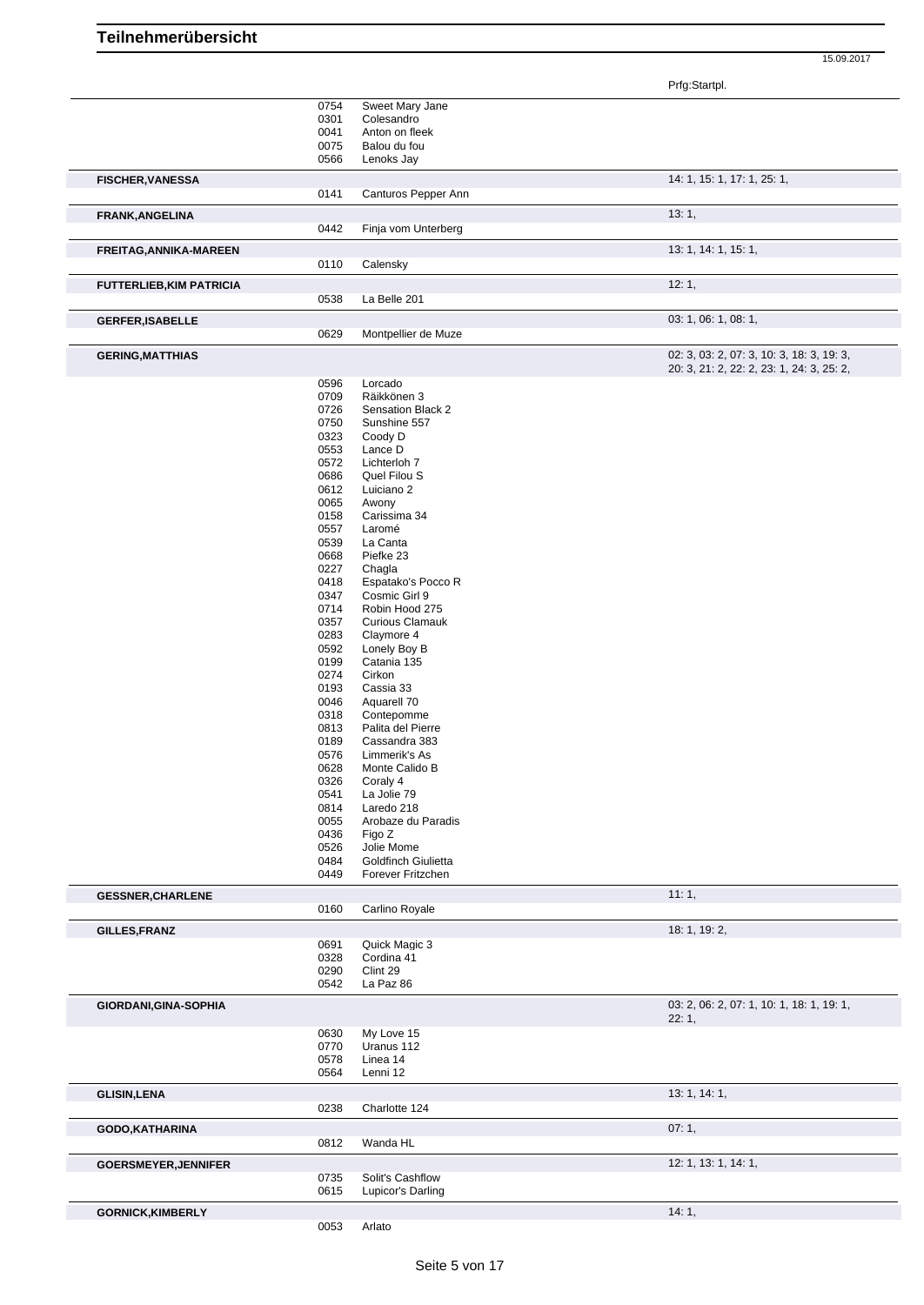|                             |              |                                | Prfg:Startpl.                             |
|-----------------------------|--------------|--------------------------------|-------------------------------------------|
| <b>GRANDIN, NINA ALESSA</b> |              |                                | 13:1,                                     |
|                             | 0190         | Cassano 17                     |                                           |
| <b>GRIMM, TATJANA</b>       |              |                                | 13:1,                                     |
|                             | 0559         | Last Minute van het Meerdaalho |                                           |
| GUELDENBERG, ANN-CHRISTIN   |              |                                | 15: 1, 18: 1, 19: 1, 20: 1,               |
|                             | 0056         | Ars Lumina S                   |                                           |
|                             | 0345         | Corvo Z                        |                                           |
| HACKENBROICH, ANDREAS       |              |                                | 16: 1, 24: 1, 25: 1,                      |
|                             | 0741         | Spitzbub S                     |                                           |
| <b>HAEP, ANNINA</b>         |              |                                | 18: 2, 21: 1,                             |
|                             | 0356         | Curanyi                        |                                           |
|                             | 0057<br>0134 | Artami<br>Candino 11           |                                           |
|                             | 0297         | Coccolami                      |                                           |
|                             | 0122         | Call me Spencer                |                                           |
| <b>HAGMANNS, DANIEL</b>     |              |                                | 25:2,                                     |
|                             | 0139         | Canter de la Chavee            |                                           |
|                             | 0620<br>0779 | Marie 122<br>Victor 169        |                                           |
|                             |              |                                |                                           |
| HAHN, KATHARINA             | 0784         | Vyasa D'Altenbach              | 18:1, 19:1,                               |
|                             |              |                                |                                           |
| <b>HAHN, TIM-MARVIN</b>     | 0671         | Pikola 15                      | 14: 1, 15: 1, 25: 1,                      |
|                             |              |                                |                                           |
| <b>HANTEN, BERND</b>        | 0468         | George H                       | 16:1,                                     |
|                             |              |                                |                                           |
| <b>HEBBEL, PETER</b>        |              |                                | 14: 1, 16: 1,                             |
|                             | 0368         | Dagano II                      |                                           |
| <b>HEIDELMANN,LENA</b>      |              |                                | 11:1,                                     |
|                             | 0461         | Fynn-Firlefanz                 |                                           |
| <b>HEIMES,LISA</b>          | 0164         | Carlotta 167                   | 13: 1, 14: 1,                             |
|                             |              |                                |                                           |
| <b>HELMUS, LEANDER</b>      | 0187         | Caspar M 2                     | 13: 1, 14: 1,                             |
|                             |              |                                |                                           |
| <b>HELMUS,LIOBA</b>         | 0135         | Candis K                       | 14: 1, 15: 1, 16: 1, 19: 1, 25: 1,        |
|                             |              |                                |                                           |
| <b>HELZER, KLARA</b>        | 0515         | Ilaro                          | 11: 1, 12: 1,                             |
|                             |              |                                | 13: 1, 14: 1, 15: 1,                      |
| <b>HENNIG, CHARLOTTE</b>    | 0400         | Easy 99                        |                                           |
|                             |              |                                | 04: 2, 07: 3, 09: 2,                      |
| <b>HERZBERG, SEBASTIAN</b>  | 0567         | Lesandro 13                    |                                           |
|                             | 0639         | Nena 131                       |                                           |
| <b>HERZOGENRATH, ISABEL</b> |              |                                | 14: 1, 15: 1,                             |
|                             | 0697         | Quieny                         |                                           |
| HILLEBRANDT, MARIE          |              |                                | 12: 1, 13: 1,                             |
|                             | 0145         | Capt'n Hugo                    |                                           |
| HIMMELMANN, JANINA          |              |                                | 14: 1, 15: 1,                             |
|                             | 0037         | Amy 50                         |                                           |
| HOELTGEN, HANNAH            |              |                                | 01: 1, 13: 1, 14: 1, 15: 1,               |
|                             | 0166         | Carlotta B 5                   |                                           |
| <b>HOELTGEN, PETRA</b>      |              |                                | 21: 1, 22: 1, 23: 1,                      |
|                             | 0154         | Carera 12                      |                                           |
|                             | 0385<br>0205 | Ditoya<br>Cavita 3             |                                           |
|                             |              |                                |                                           |
| <b>HOELTGEN, VOLKER</b>     | 0009         | Abrisco T                      | 03: 1, 06: 1, 21: 1, 23: 1, 24: 1, 25: 1, |
|                             | 0052         | Arisma T                       |                                           |
|                             | 0184         | Casita 6                       |                                           |
|                             | 0154<br>0651 | Carera 12<br>O'Neal 3          |                                           |
|                             | 0060         | Astana 6                       |                                           |
| <b>HOFFMANN, CAROLIN</b>    |              |                                | 07: 1, 09: 1, 18: 1, 19: 1, 20: 1,        |
|                             | 0642         | Night Light                    |                                           |
|                             | 0638         | Nelly la Sweet                 |                                           |
| <b>HOFFMANN, JAN</b>        |              |                                | 02: 1, 04: 1, 06: 1, 07: 2, 10: 1,        |
|                             | 0077         | <b>Bella 1039</b>              |                                           |
|                             | 0558         | Las Vegas 215<br>Catch Me H    |                                           |
|                             | 0202         |                                |                                           |

15.09.2017

Cup Carla

Seite 6 von 17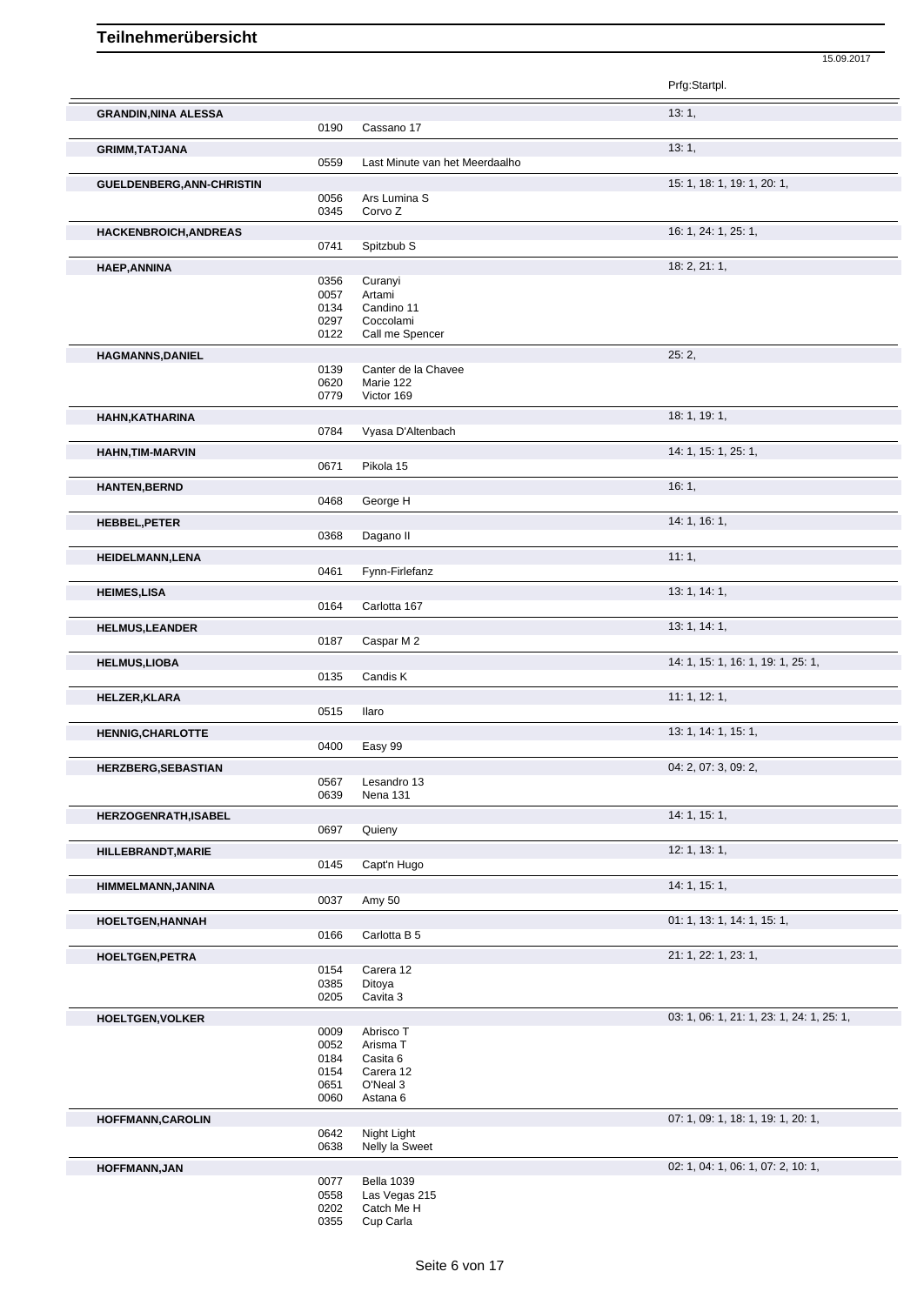|                                  |              |                                      | Prfg:Startpl.                             |
|----------------------------------|--------------|--------------------------------------|-------------------------------------------|
|                                  | 0027         | Amazing Girl 8                       |                                           |
| <b>HOFFMANN, MAURICE DOMINIK</b> |              |                                      | 03: 1, 05: 1, 13: 2, 15: 1,               |
|                                  | 0755         | Syala                                |                                           |
|                                  | 0254         | Chianti - O                          |                                           |
| HOFMANN, CHRISTIANE              |              |                                      | 14: 2, 15: 2,                             |
|                                  | 0554         | Lani-Malu H                          |                                           |
|                                  | 0304         | Colonia H                            |                                           |
| <b>HOFMANN, PHILIP</b>           |              |                                      | 13: 3, 14: 2,                             |
|                                  | 0500<br>0794 | Hancock 4<br>Wizard 67               |                                           |
|                                  | 0017         | Advance' As                          |                                           |
|                                  |              |                                      |                                           |
| HOHAGE, JOHANNA                  |              |                                      | 12: 2, 13: 1, 15: 1,                      |
|                                  | 0132<br>0451 | Campina 34<br>Fortune Cookie 3       |                                           |
|                                  | 0382         | Diddlina 3                           |                                           |
|                                  | 0525         | Joker 574                            |                                           |
|                                  | 0383         | Dienstag 3                           |                                           |
|                                  | 0273         | Cinzano Asti 2                       |                                           |
| <b>HORN, JASMIN</b>              |              |                                      | 16:1,                                     |
|                                  | 0490         | Grascolina                           |                                           |
| <b>HOYER, ANTONIA</b>            |              |                                      | 15: 1, 16: 1, 24: 1, 25: 1,               |
|                                  | 0153         | Careen 3                             |                                           |
| <b>HUETZ, AMELIE</b>             |              |                                      | 13: 1, 14: 1, 15: 1,                      |
|                                  | 0342         | Corsica 11                           |                                           |
| <b>IDE, MELINA</b>               |              |                                      | 12: 1, 13: 1, 14: 1, 15: 1,               |
|                                  | 0540         | La Diva Leonie E.                    |                                           |
|                                  | 0204         | Cattaldo                             |                                           |
| <b>ILBERTZ, KERSTIN</b>          |              |                                      | 06: 2, 07: 2, 08: 2, 10: 2,               |
|                                  | 0589         | Locano <sub>2</sub>                  |                                           |
|                                  | 0143         | Capintera                            |                                           |
|                                  | 0109         | Caledro 2                            |                                           |
|                                  | 0211<br>0165 | Celestine 21<br>Carlotta 282         |                                           |
|                                  | 0123         | Calle Cool 34                        |                                           |
|                                  | 0780         | Vinz 5                               |                                           |
|                                  | 0507         | Hey                                  |                                           |
| <b>ISELT, LARA</b>               |              |                                      | 12: 2, 13: 1,                             |
|                                  | 0475         | Gilmore Girl F                       |                                           |
|                                  | 0650         | Nuria 7                              |                                           |
| <b>JAKOB, EMMA EMILIA</b>        |              |                                      | 03: 1, 06: 1, 11: 1, 12: 1,               |
|                                  | 0060         | Astana 6                             |                                           |
| JANSSEN, CARINA                  |              |                                      | 02: 1, 03: 1, 04: 1, 06: 1, 07: 2, 08: 1, |
|                                  | 0333         | Cornet's Black Pearl                 |                                           |
|                                  | 0131         | Camica                               |                                           |
|                                  | 0335<br>0548 | Cornet's Caretina<br>Laidback Luke 2 |                                           |
|                                  | 0665         | Phinox 3                             |                                           |
|                                  | 0520         | Intro HK                             |                                           |
|                                  | 0514         | Ibrahim 22                           |                                           |
| KALLEN, JANA ALINA               |              |                                      | 16: 1, 24: 1, 25: 1,                      |
|                                  | 0586         | <b>Little Quintus</b>                |                                           |
| <b>KAMP, STEFANIE</b>            |              |                                      | 16: 1, 25: 1,                             |
|                                  | 0079         | Bellagio Du Bois Madame              |                                           |
| <b>KARRENBERG, JIL</b>           |              |                                      | 11:1, 12:1,                               |
|                                  | 0437         | Filia Rose                           |                                           |
| <b>KASPERS, STEFFI</b>           |              |                                      | 12: 1, 13: 1,                             |
|                                  | 0247         | Checkina F                           |                                           |
| <b>KAUFMANN, NILS</b>            |              |                                      | 22: 1, 23: 1,                             |
|                                  | 0343         | Cortado 15                           |                                           |
|                                  | 0435         | Feriana 4                            |                                           |
|                                  | 0391         | Dreammaker                           |                                           |
| <b>KEITER, MELANIE</b>           |              |                                      | 12: 1, 13: 1, 15: 1,                      |
|                                  | 0040         | Anton 320                            |                                           |
| <b>KELLER, ANGELIKA</b>          |              |                                      | 14: 1, 16: 1,                             |
|                                  | 0787         | Warren 17                            |                                           |
|                                  | 0772         | Utender                              |                                           |
| <b>KELLER, NINA</b>              |              |                                      | 11: 1, 12: 1,                             |
|                                  | 0787         | Warren 17                            |                                           |
|                                  | 0772         | Utender                              |                                           |
| KITTEL, ANNA KRISTINA            |              |                                      | 11:1,                                     |
|                                  | 0042         | Anton-Jo-W                           |                                           |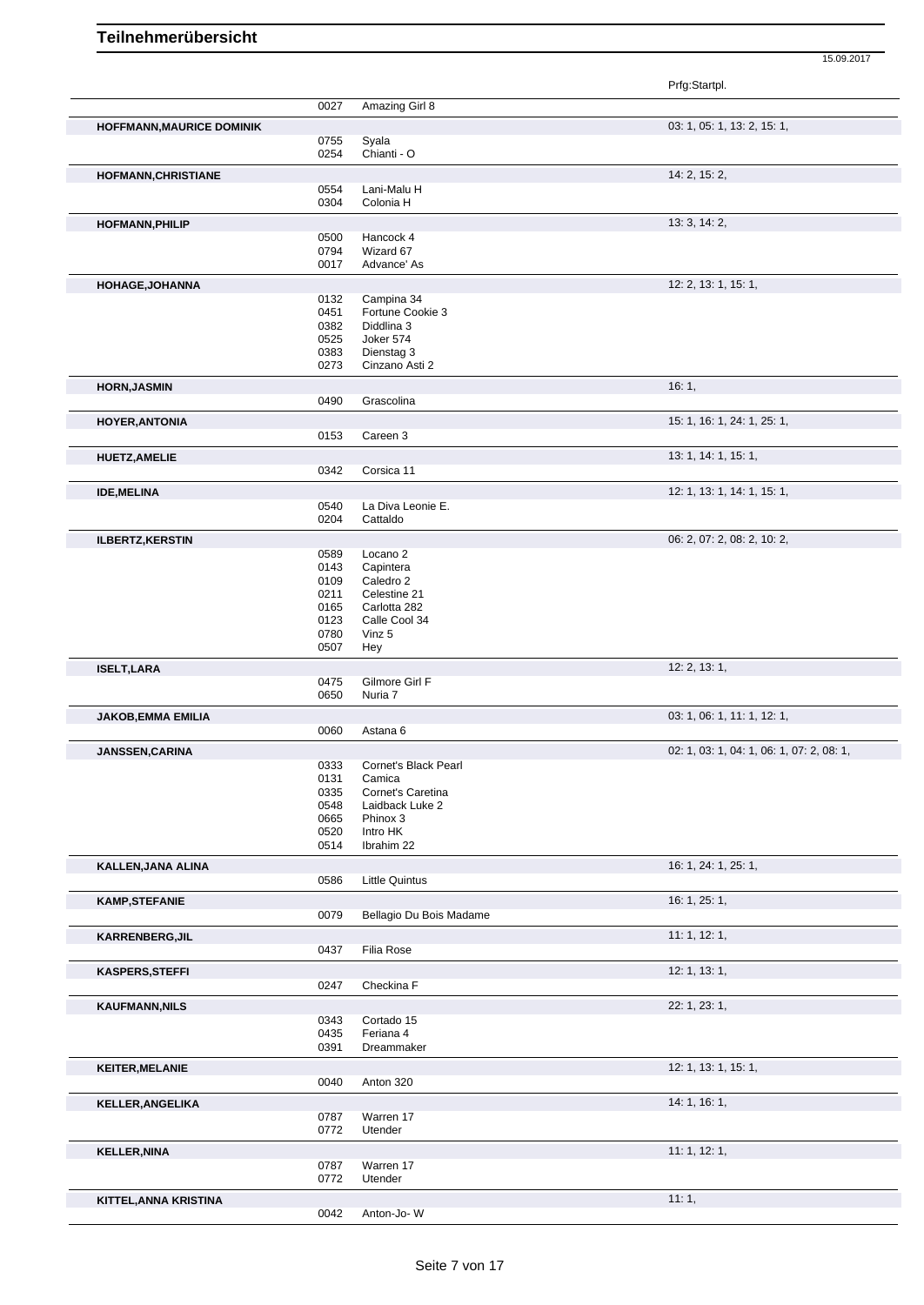|                            |              |                                    | 15.09.2017                                                 |
|----------------------------|--------------|------------------------------------|------------------------------------------------------------|
|                            |              |                                    | Prfg:Startpl.                                              |
| <b>KLAESER, MARKUS</b>     | 0147         | Captain Morgan 6                   | 14: 1, 16: 1, 25: 1,                                       |
|                            |              |                                    | 12:1,                                                      |
| KLINKERT, ANN-KATHRIN      | 0241         | Charming Junior                    |                                                            |
|                            | 0132         | Campina 34                         |                                                            |
|                            | 0181         | Cashman 29                         |                                                            |
|                            | 0032         | Amicella 17                        |                                                            |
|                            | 0451         | Fortune Cookie 3                   |                                                            |
|                            | 0382         | Diddlina 3                         |                                                            |
|                            | 0525         | Joker 574                          |                                                            |
|                            | 0383         | Dienstag 3                         |                                                            |
|                            | 0401<br>0273 | Easy Fly F<br>Cinzano Asti 2       |                                                            |
|                            | 0151         | Carat 130                          |                                                            |
|                            |              |                                    |                                                            |
| <b>KNORREN, FREDERIK</b>   |              |                                    | 02: 2, 03: 2, 06: 2, 07: 2, 08: 1, 10: 2,                  |
|                            |              |                                    | 18: 3, 19: 3, 20: 3, 21: 3, 22: 3, 23: 2,<br>24: 3, 25: 3, |
|                            | 0313         | Connery 31                         |                                                            |
|                            | 0643         | Nightmare 15                       |                                                            |
|                            | 0753         | Surprise 208                       |                                                            |
|                            | 0069         | Baja 11                            |                                                            |
|                            | 0121         | Call me Claus H                    |                                                            |
|                            | 0221         | Chaccomio M                        |                                                            |
|                            | 0317         | Contargo                           |                                                            |
|                            | 0174         | Casablanco                         |                                                            |
|                            | 0243         | Chasey Laine                       |                                                            |
|                            | 0126<br>0169 | Cally 22<br>Carollo 3              |                                                            |
|                            | 0495         | Günter 14                          |                                                            |
|                            | 0463         | Gaja 34                            |                                                            |
|                            | 0237         | Charlotta 53                       |                                                            |
|                            | 0168         | Carlson vom Dach 7                 |                                                            |
|                            | 0079         | Bellagio Du Bois Madame            |                                                            |
|                            | 0072         | Ballanti d'ive Z                   |                                                            |
|                            | 0662<br>0423 | Pepperoni Quickstep<br>Eville 2    |                                                            |
|                            | 0432         | Favoriet 7                         |                                                            |
|                            | 0492         | Gregor 175                         |                                                            |
|                            | 0420         | Esquivo                            |                                                            |
|                            | 0419         | Esperado 30                        |                                                            |
|                            | 0531         | Kaymant de Boerendans              |                                                            |
|                            | 0529         | Kannan Belle                       |                                                            |
| KOCH, ANNA-SOFIA           |              |                                    | 14: 1, 15: 1, 17: 1,                                       |
|                            | 0808         | Conetto<br>Quintelli               |                                                            |
|                            | 0809         |                                    |                                                            |
| <b>KOCK, NINA</b>          |              |                                    | 14: 1, 16: 2,                                              |
|                            | 0375         | Dextro Energy 2                    |                                                            |
|                            | 0266         | Christallo 2                       |                                                            |
| KOELKER, CHIARA            |              |                                    | 11:1,                                                      |
|                            | 0051         | Argus 120                          |                                                            |
| KOERFER, LUCA              |              |                                    | 12: 1, 14: 1,                                              |
|                            | 0144         | Caprona 2                          |                                                            |
|                            | 0745         | Stakki Sue                         |                                                            |
|                            | 0774         | Vamara W                           |                                                            |
|                            | 0272<br>0108 | Cinga<br>Calantina                 |                                                            |
|                            |              |                                    |                                                            |
| KOETTER, FIONA             |              |                                    | 12: 1, 14: 1,                                              |
|                            | 0316         | Contador 39                        |                                                            |
| KONINGS, CHRISTINA         |              |                                    | 18: 1, 21: 1, 24: 2,                                       |
|                            | 0219         | Chacco-Blues Püppi                 |                                                            |
|                            | 0610         | Lousino                            |                                                            |
|                            | 0105         | Calanda 48                         |                                                            |
|                            | 0798         | Zuckerberg                         |                                                            |
|                            | 0605         | Losantus B                         |                                                            |
|                            | 0315<br>0367 | Conradi L<br>D'Oberlina            |                                                            |
|                            | 0760         | Ukata                              |                                                            |
|                            |              |                                    |                                                            |
| <b>KREMER, LILLI</b>       |              |                                    | 17: 2, 21: 3, 22: 3, 23: 1,                                |
|                            | 0695         | Quidam's As T                      |                                                            |
|                            | 0568<br>0736 | Let's Go 114<br>Solon d'Aubreville |                                                            |
|                            | 0427         | Fabulous 12                        |                                                            |
|                            | 0764         | Union Jack 17                      |                                                            |
| <b>KRIES, JOANNA VON</b>   |              |                                    | 14:1,                                                      |
|                            | 0438         | <b>Filou 1682</b>                  |                                                            |
|                            |              |                                    |                                                            |
| <b>KRUECKEN, HENRIETTE</b> |              |                                    | 12: 1, 13: 1, 14: 1, 15: 1,                                |
|                            | 0047         | Aralonia T                         |                                                            |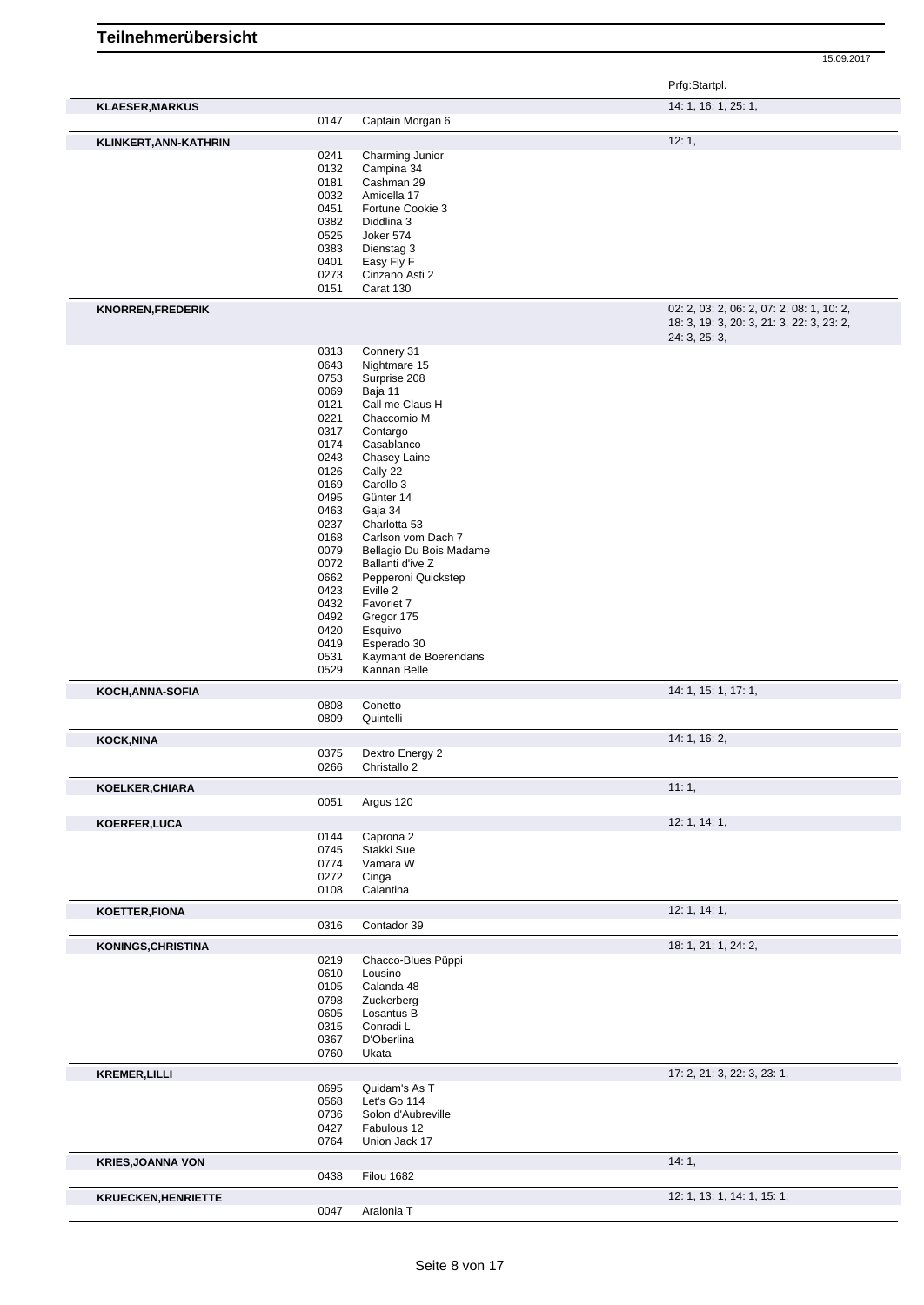|                              |              |                                | 15.09.2017                                |
|------------------------------|--------------|--------------------------------|-------------------------------------------|
|                              |              |                                | Prfg:Startpl.                             |
| KRUEGER, VANESSA-MARIE       |              |                                | 16:1,                                     |
|                              | 0010         | Acanuar T                      |                                           |
| KULLARTZ, KIARA LUISA        |              |                                | 12: 1, 13: 1,                             |
|                              | 0633         | Nacoma 6                       |                                           |
| <b>KUNTZE, RICHARD</b>       |              |                                | 12: 1, 13: 1,                             |
|                              | 0810         | Gelino 2                       |                                           |
| KURPIEWSKI, RAFAL            | 0599         | Lord Grannus 4                 | 14: 2, 25: 2,                             |
|                              | 0245         | <b>Check Quick</b>             |                                           |
|                              | 0098         | Cachus Magnus                  |                                           |
| KUTSCH, STEPHANIE            |              |                                | 03: 1, 04: 2, 07: 2, 25: 1,               |
|                              | 0235         | Chaps Lady                     |                                           |
|                              | 0429         | Faramo T                       |                                           |
|                              | 0440<br>0242 | Fine Vicky<br>Chase me Charlie |                                           |
| LACKENBRINK, ISABELL         |              |                                | 11: 1, 12: 1,                             |
|                              | 0685         | Queensberry G                  |                                           |
| LAMBRACHT, ALINA             |              |                                | 11:1, 12:1,                               |
|                              | 0763         | Unesca 15                      |                                           |
| <b>LAMERS, RENE</b>          |              |                                | 18: 2, 24: 2,                             |
|                              | 0680         | Quando L                       |                                           |
|                              | 0218         | Chacco's Popcorn               |                                           |
|                              | 0136         | Candy 749                      |                                           |
|                              | 0580         | Lisanne 13                     |                                           |
|                              | 0593<br>0058 | Looping Louie 10<br>Askaban L  |                                           |
|                              | 0453         | Fred L                         |                                           |
|                              | 0061         | Atomic 21                      |                                           |
|                              | 0099         | Cadmo van de Pluum             |                                           |
| LANDWEHR, NINA               |              |                                | 11: 1, 12: 1, 13: 1,                      |
|                              | 0130         | Camaro 145                     |                                           |
| LAUBE, LEONIE                |              |                                | 12:1,                                     |
|                              | 0125         | Callisto 18                    |                                           |
| <b>LAUFF,CONSTANTIN</b>      |              |                                | 18: 2, 19: 2, 21: 2, 25: 2,               |
|                              | 0450<br>0411 | Formel Eins 10<br>Embassy M    |                                           |
|                              | 0516         | Indigo 162                     |                                           |
| <b>LAXY, PASCALE VALERIE</b> |              |                                | 12: 1, 15: 1,                             |
|                              | 0660         | Pellegrino 40                  |                                           |
| <b>LEIKERT, HEINRICH</b>     |              |                                | 06: 1, 07: 1, 08: 1, 10: 1, 18: 1, 21: 1, |
|                              |              |                                | 22: 1, 25: 1,                             |
|                              | 0053         | Arlato                         |                                           |
|                              | 0585         | Little Lola v.D.<br>Bilbo Z    |                                           |
|                              | 0082<br>0736 | Solon d'Aubreville             |                                           |
|                              | 0427         | Fabulous 12                    |                                           |
|                              | 0532         | Kazan 4                        |                                           |
| <b>LENTZSCH, SANDRA</b>      |              |                                | 20: 1, 21: 1, 24: 1,                      |
|                              | 0379         | Diarado's Beste                |                                           |
| <b>LENZEN, DUSTIN</b>        |              |                                | 19: 2, 22: 2, 23: 2, 25: 2,               |
|                              | 0167         | Carlson 94                     |                                           |
|                              | 0223         | Chacconvo                      |                                           |
|                              | 0138<br>0265 | Cantaro L<br>Choosy-Boo        |                                           |
|                              | 0024         | Allegro 416                    |                                           |
|                              | 0626         | Miss Mojito                    |                                           |
|                              | 0422         | Etoulon                        |                                           |
| <b>LEY, TESS VIKTORIA</b>    |              |                                | 16:1,                                     |
|                              | 0574         | Light my fire 5                |                                           |
|                              | 0354         | Culina 3                       |                                           |
| LIEVEN, TANJA                |              |                                | 03: 1, 05: 1,                             |
|                              | 0800         | Coco Labelle L                 |                                           |
| LILIENBECKER, MARCO          |              |                                | 19: 2, 22: 1, 25: 2,                      |
|                              | 0336<br>0359 | Cornetta 24<br>Curtis 54       |                                           |
|                              | 0649         | Numero Uno 7                   |                                           |
|                              | 0284         | Clayton 34                     |                                           |
|                              | 0103         | Cairo 45                       |                                           |

- Global Attraction
- Blind Side 2
- 
- 
- Olympus 21
- Conca 4
- Bermuda 11
- Cornido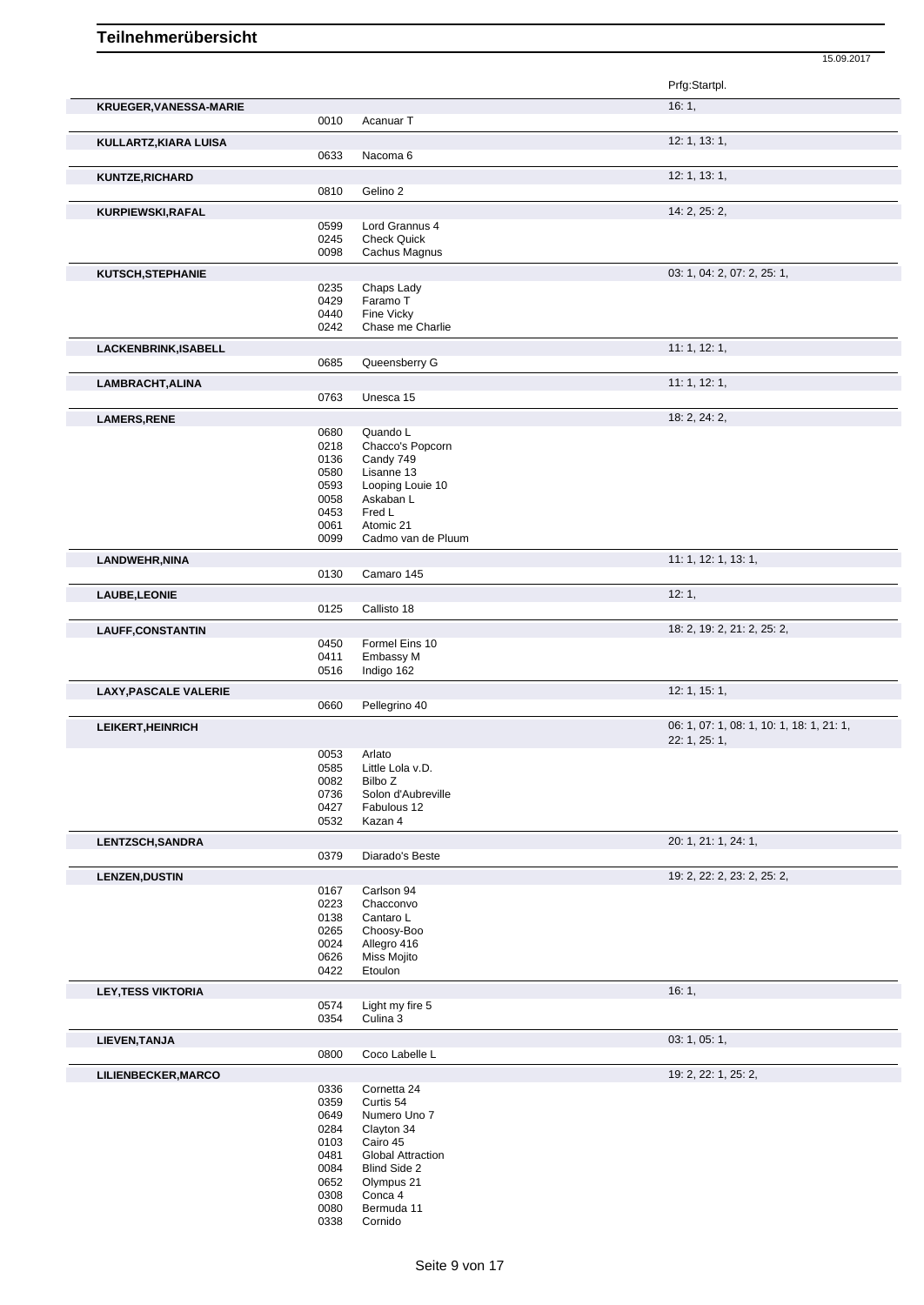|                                  | 0352         | Cronos L                   |                                           |
|----------------------------------|--------------|----------------------------|-------------------------------------------|
|                                  | 0171         | Cartal                     |                                           |
|                                  |              |                            |                                           |
|                                  | 0521         | Ipanema 19                 |                                           |
|                                  | 0089         | Bruno 195                  |                                           |
|                                  | 0305         | Come I need you            |                                           |
|                                  | 0433         | <b>Felitia DH</b>          |                                           |
|                                  | 0713         | Rhapsodie St Jean          |                                           |
|                                  | 0448         | For Kash                   |                                           |
|                                  | 0434         | Felix-Emaire               |                                           |
|                                  | 0403         | Ediravo                    |                                           |
|                                  | 0472         | Ghandi-End                 |                                           |
|                                  | 0412         | Emmely 23                  |                                           |
|                                  | 0761         | Ulysse 7                   |                                           |
|                                  |              |                            |                                           |
|                                  | 0173         | Cartouche Z                |                                           |
| LINKERT, MILA                    |              |                            | 12:2,                                     |
|                                  | 0132         | Campina 34                 |                                           |
|                                  | 0181         | Cashman 29                 |                                           |
|                                  | 0032         | Amicella 17                |                                           |
|                                  | 0451         | Fortune Cookie 3           |                                           |
|                                  | 0382         | Diddlina 3                 |                                           |
|                                  | 0525         | Joker 574                  |                                           |
|                                  | 0383         | Dienstag 3                 |                                           |
|                                  | 0749         | Sultao 4                   |                                           |
|                                  | 0273         | Cinzano Asti 2             |                                           |
|                                  | 0151         | Carat 130                  |                                           |
|                                  |              |                            |                                           |
| <b>LOECHER, KIM ANN-CHRISTIN</b> |              |                            | 13: 1, 14: 1, 25: 1,                      |
|                                  | 0078         | Bella Donna 49             |                                           |
|                                  | 0489         | Granstina                  |                                           |
|                                  | 0664         | Pershing 29                |                                           |
|                                  | 0346         | Cosinella                  |                                           |
|                                  | 0479         | Gitana II                  |                                           |
|                                  | 0474         | Gigi Hadid                 |                                           |
|                                  | 0025         | Amaretto 281               |                                           |
|                                  |              |                            |                                           |
| LOECHER, NELE SOPHIE             |              |                            | 15:3,                                     |
|                                  | 0489         | Granstina                  |                                           |
|                                  | 0664         | Pershing 29                |                                           |
|                                  | 0346         | Cosinella                  |                                           |
|                                  | 0479         | Gitana II                  |                                           |
|                                  | 0474         | Gigi Hadid                 |                                           |
|                                  |              |                            |                                           |
| LONGERICH, CELINE                |              |                            | 11:1,                                     |
|                                  | 0719         | Salut du Bartas            |                                           |
|                                  |              |                            |                                           |
|                                  |              |                            |                                           |
| <b>MEECH, DANIEL</b>             |              |                            | 18: 2, 19: 2, 21: 2, 22: 1, 23: 1,        |
|                                  | 0801         | Sitia-Blue                 |                                           |
|                                  | 0802         | Call me 17                 |                                           |
|                                  | 0803         | Easy 94                    |                                           |
|                                  | 0804         | Dominick 9                 |                                           |
|                                  | 0805         | Freak 17                   |                                           |
|                                  | 0806         | Fine 114                   |                                           |
|                                  | 0807         | <b>Heiress TCS</b>         |                                           |
|                                  |              |                            |                                           |
| <b>MEIER, PAUL-HEINZ</b>         |              |                            | 16: 2, 24: 2, 25: 2,                      |
|                                  | 0740         | Spencer <sub>S</sub>       |                                           |
|                                  | 0793         | Winnie Wanna               |                                           |
| <b>MERTES, HERMANN-JOSEF</b>     |              |                            | 17: 1, 24: 1,                             |
|                                  | 0517         | Indira 162                 |                                           |
|                                  | 0594         |                            |                                           |
|                                  |              | Looping Lui 6              |                                           |
| <b>MESSERSCHMIDT, HANNA</b>      |              |                            | 13:1,                                     |
|                                  | 0617         | Lusando                    |                                           |
|                                  |              |                            |                                           |
| MILLARG, CHRISTOPHER             |              |                            | 07: 2, 10: 2, 18: 3, 19: 2, 20: 1, 21: 1, |
|                                  |              |                            | 22:1,                                     |
|                                  | 0693         | Quickster M                |                                           |
|                                  | 0344         | Corvinus 5                 |                                           |
|                                  | 0278         | Clarina 9                  |                                           |
|                                  | 0657         | Pallieter 4                |                                           |
|                                  |              |                            |                                           |
| <b>MISS, STEFAN</b>              |              |                            | 02: 1, 03: 1, 06: 1, 07: 1, 09: 1, 18: 1, |
|                                  |              |                            | 24: 1, 25: 1,                             |
|                                  | 0646         | Nonsense 2                 |                                           |
|                                  | 0307         | Con Casco                  |                                           |
|                                  | 0575         | Lilly 566                  |                                           |
|                                  | 0234         | Chapot 6                   |                                           |
|                                  | 0661         | Pellegrino 52              |                                           |
|                                  | 0348         | Crack P                    |                                           |
|                                  | 0100         | Caiju                      |                                           |
|                                  | 0076         | Barbaresco 4               |                                           |
|                                  | 0081         | Big Balou 7                |                                           |
|                                  | 0703         | Quindt                     |                                           |
|                                  |              |                            |                                           |
| <b>MUEFFELER, NINA</b>           |              |                            | 14: 1, 15: 1,                             |
|                                  | 0322<br>0177 | Convisto DR<br>Cascabel DR |                                           |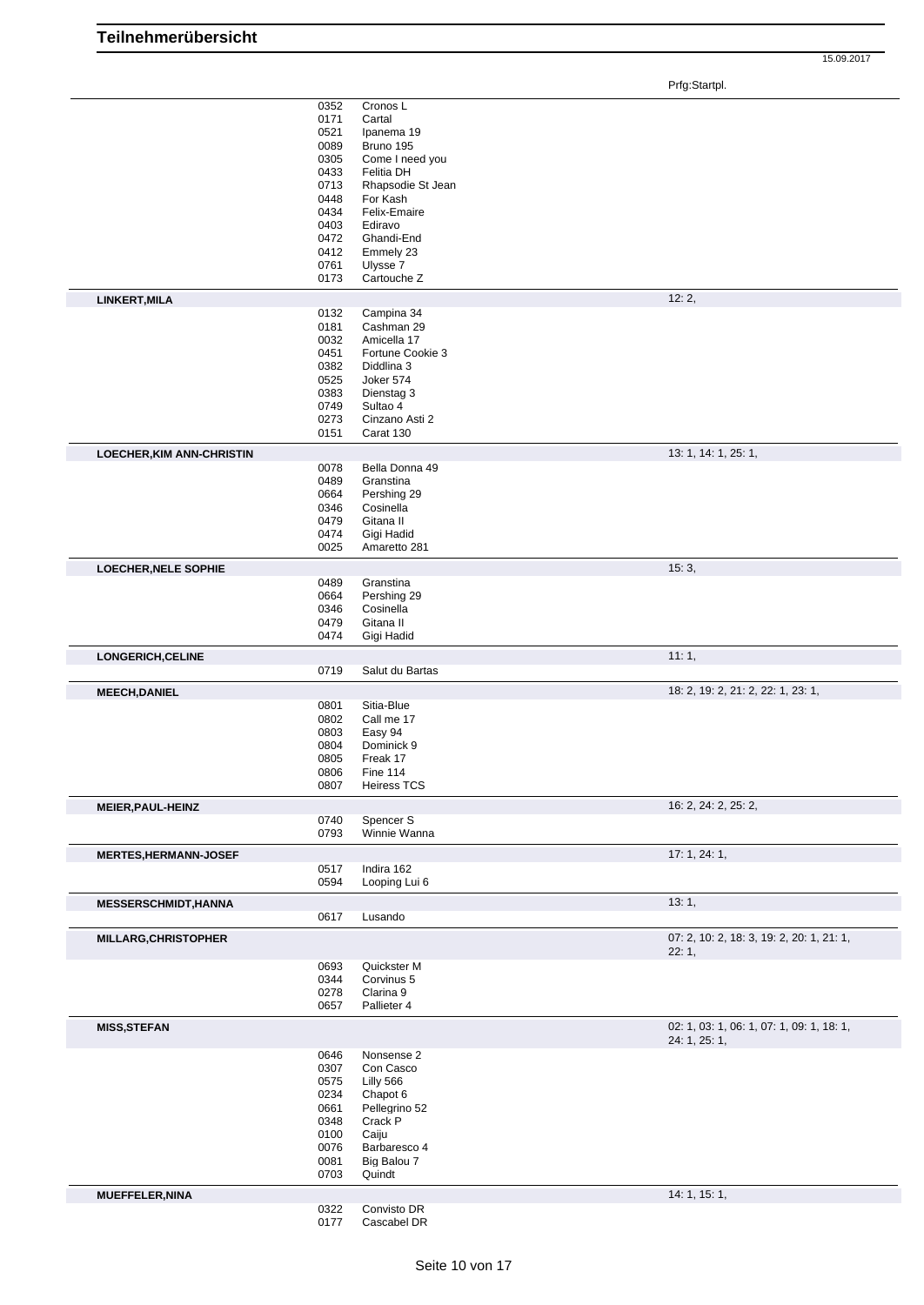|                           |              |                                   | Prfg:Startpl.                             |
|---------------------------|--------------|-----------------------------------|-------------------------------------------|
| MUEHLHAEUSER, MARIA       |              |                                   | 12: 1, 13: 1,                             |
|                           | 0056         | Ars Lumina S                      |                                           |
|                           | 0673         | Polar Light                       |                                           |
| <b>MUELLER, FRANZISKA</b> |              |                                   | 19: 1, 20: 1, 21: 1, 22: 1, 23: 1, 25: 1, |
|                           | 0325         | Coradina 7                        |                                           |
|                           | 0334         | Cornet's Boy                      |                                           |
|                           | 0206         | Cavito 2                          |                                           |
|                           | 0183         | Casipaccio                        |                                           |
|                           | 0353         | Crunchy Nut 15                    |                                           |
|                           | 0679<br>0331 | Quality Time 4<br>Cornado's Queen |                                           |
|                           | 0582         | Lissabon 56                       |                                           |
|                           | 0631         | Nabab's Atlanto                   |                                           |
|                           | 0632         | Nabab's Baron Robert              |                                           |
| <b>MUELLER, KATHRIN</b>   |              |                                   | 19: 2, 22: 2, 25: 2,                      |
|                           | 0336         | Cornetta 24                       |                                           |
|                           | 0359         | Curtis 54                         |                                           |
|                           | 0649         | Numero Uno 7                      |                                           |
|                           | 0284         | Clayton 34                        |                                           |
|                           | 0103         | Cairo 45                          |                                           |
|                           | 0481         | <b>Global Attraction</b>          |                                           |
|                           | 0084         | Blind Side 2                      |                                           |
|                           | 0652<br>0308 | Olympus 21<br>Conca 4             |                                           |
|                           | 0080         | Bermuda 11                        |                                           |
|                           | 0338         | Cornido                           |                                           |
|                           | 0352         | Cronos L                          |                                           |
|                           | 0171         | Cartal                            |                                           |
|                           | 0521         | Ipanema 19                        |                                           |
|                           | 0089         | Bruno 195                         |                                           |
|                           | 0305         | Come I need you                   |                                           |
|                           | 0443         | Fiona 496                         |                                           |
|                           | 0433         | Felitia DH                        |                                           |
|                           | 0713         | Rhapsodie St Jean                 |                                           |
|                           | 0448         | For Kash                          |                                           |
|                           | 0434         | Felix-Emaire                      |                                           |
|                           | 0403         | Ediravo                           |                                           |
|                           | 0472         | Ghandi-End                        |                                           |
|                           | 0412<br>0761 | Emmely 23<br>Ulysse 7             |                                           |
|                           | 0173         | Cartouche Z                       |                                           |
|                           |              |                                   |                                           |
| <b>MUELLER, LUCAS</b>     | 0635         | Nalotta's Son                     | 12: 1, 13: 1, 15: 1,                      |
| MUELLER, PHILIPP          |              |                                   | 19: 1, 22: 1, 25: 1,                      |
|                           | 0336         | Cornetta 24                       |                                           |
|                           | 0359         | Curtis 54                         |                                           |
|                           | 0649         | Numero Uno 7                      |                                           |
|                           | 0284         | Clayton 34                        |                                           |
|                           | 0103         | Cairo 45                          |                                           |
|                           | 0481         | <b>Global Attraction</b>          |                                           |
|                           | 0084         | Blind Side 2                      |                                           |
|                           | 0652         | Olympus 21                        |                                           |
|                           | 0308         | Conca 4                           |                                           |
|                           | 0080         | Bermuda 11                        |                                           |
|                           | 0338         | Cornido                           |                                           |
|                           | 0352         | Cronos L                          |                                           |
|                           | 0171<br>0521 | Cartal<br>Ipanema 19              |                                           |
|                           | 0089         | Bruno 195                         |                                           |
|                           | 0305         | Come I need you                   |                                           |
|                           | 0433         | Felitia DH                        |                                           |
|                           | 0713         | Rhapsodie St Jean                 |                                           |
|                           | 0448         | For Kash                          |                                           |
|                           | 0434         | Felix-Emaire                      |                                           |
|                           | 0403         | Ediravo                           |                                           |
|                           | 0472         | Ghandi-End                        |                                           |
|                           | 0412         | Emmely 23                         |                                           |
|                           | 0761         | Ulysse 7                          |                                           |
|                           | 0173         | Cartouche <sub>Z</sub>            |                                           |
| <b>MUELLER, RAMONA</b>    | 0006         | Abahatschi 15                     | 07: 1, 10: 1, 14: 2, 15: 2, 17: 1,        |
|                           | 0201         | Catbalou 2                        |                                           |
|                           | 0393         | Ducati Deluxe                     |                                           |
| NACHTSHEIM, CONSTANZE     |              |                                   | 18: 1, 19: 1, 21: 1, 22: 1,               |
|                           | 0423<br>0786 | Eville 2<br>Warrego Jericho       |                                           |
|                           |              |                                   |                                           |
| NEVE, BETTINA             | 0676         | Prime Time Explosion              | 12: 1, 13: 1, 14: 1, 15: 1,               |
|                           | 0366         | d'Amour des Deux                  |                                           |
|                           |              |                                   |                                           |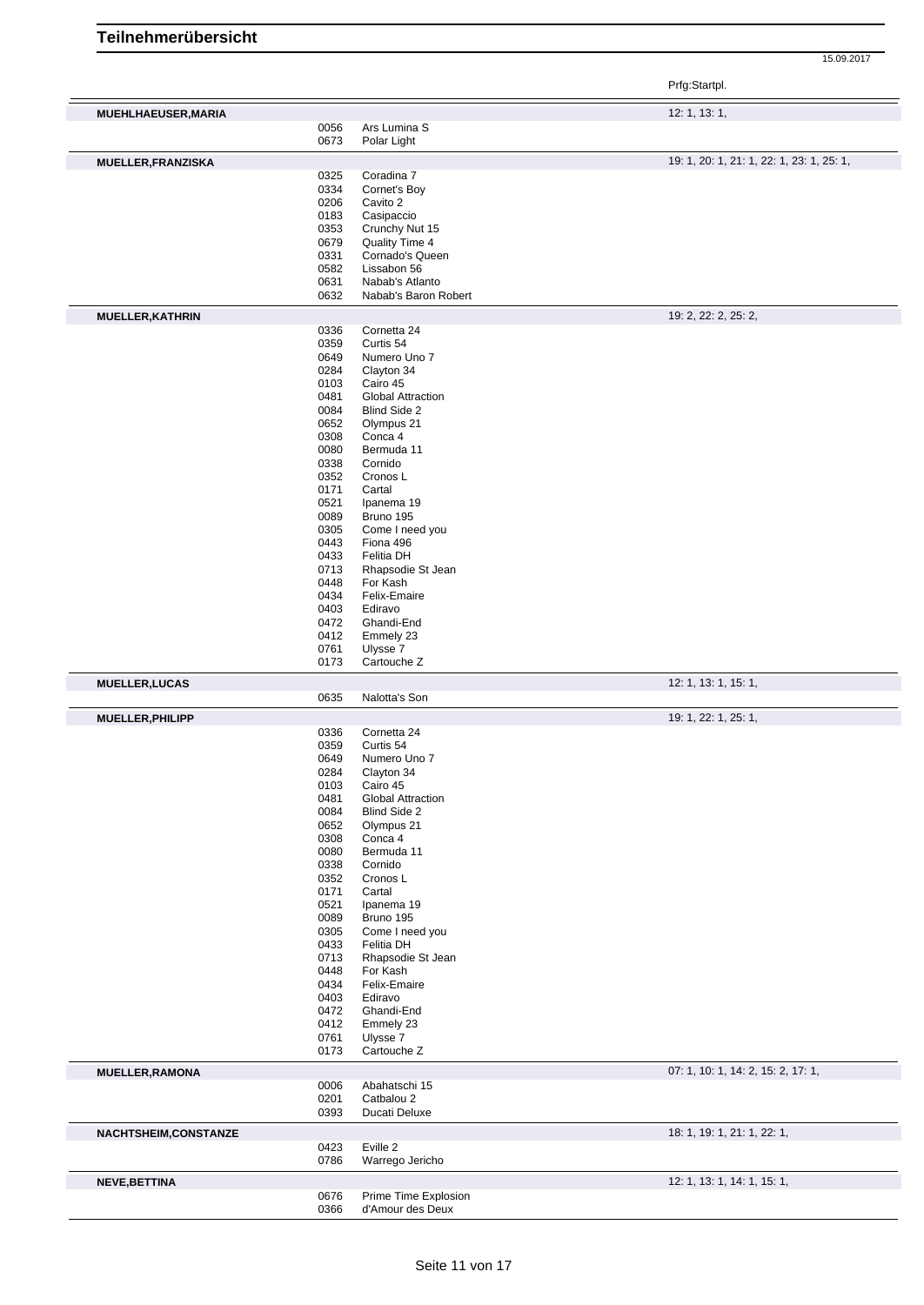15.09.2017 Prfg:Startpl. **NOWAK,SARAH** 03: 2, 06: 2, 06: 2, 06: 2, 06: 2, 06: 2, 06: 2, 06: 2, 06: 2, 06: 2, 06: 2, 06: 2, 06: 2, 06: 2, 06: 2, 06: 2, 06: 2, 06: 2, 06: 2, 06: 2, 06: 2, 06: 2, 06: 2, 06: 2, 06: 2, 06: 2, 06: 2, 06: 2, 06: 2, 06: 2 0100 Caiju<br>0076 Barba 0076 Barbaresco 4<br>0081 Big Balou 7 0081 Big Balou 7<br>0703 Quindt Quindt **PASCH,KATHRIN** 19: 1, 22: 1, Chicago Classic **PESCH,MARISHA** 18: 2, 21: 2, 0213 Cenicienta S<br>0778 Veron 17 0778 Veron 17<br>0775 Varon 5 0775 Varon 5<br>0397 Eagles C Eagles Child **PETERS, HEIKE** 13: 1, 14: 1, 15: 1, 15: 1, 15: 1, 15: 1, 15: 1, 15: 1, 15: 1, 15: 1, 15: 1, 15: 1, 15: 1, 15: 1, 15: 1, 15: 1, 15: 1, 15: 1, 15: 1, 15: 1, 15: 1, 15: 1, 15: 1, 15: 1, 15: 1, 15: 1, 15: 1, 15: 1, 15: 1, 15: Clamiro 0260 Chilli Pep **PETERSEN,BENEDICT** 16: 2, 0262 Chitaro<br>0609 Louisiar Louisiana 143 **PETZOLD,HANNAH** 11: 1, Freya von Reuschenberg

**PLAEGE,CHARLINE** 17: 1, 25: 1, Antonio 125 **POTT,MAJA** 15: 1, 16: 1, 16: 1, 16: 1, 16: 1, 16: 1, 16: 1, 16: 1, 16: 1, 16: 1, 16: 1, 16: 1, 16: 1, 16: 1, 16: 1, 0406 Eibisch **PRINZ,MELINA** 12: 1, 0394 Dulcinea 39 **RAAB,JOELLE** 11: 1, 0627 Mistyfy **RANGER,NINA** 11: 1, Nancy 335 **RATSCH,ROSA VON** 01: 1, 0386 Diva of Darkness 01: 1, 01: 1,

Diva of Darkness

| <b>RAUCAMP, MAREN</b>      |                                                      |                                                                                                              | 19: 1, 22: 1, 25: 2,                                                            |
|----------------------------|------------------------------------------------------|--------------------------------------------------------------------------------------------------------------|---------------------------------------------------------------------------------|
|                            | 0690<br>0253<br>0203<br>0180<br>0086<br>0001<br>0771 | Qui Son<br>Chiano 4<br>Catrice F<br>Cascorrado J<br><b>Bold Action 2</b><br>A beautiful mind 7<br>Ustina S 2 |                                                                                 |
| RAUCAMP, SANTJA            |                                                      |                                                                                                              | 12: 1, 13: 1,                                                                   |
|                            | 0086<br>0771                                         | <b>Bold Action 2</b><br>Ustina S 2                                                                           |                                                                                 |
| <b>RECK, ANTONIA</b>       |                                                      |                                                                                                              | 13: 1, 14: 1, 15: 1,                                                            |
|                            | 0723                                                 | Sancerre 15                                                                                                  |                                                                                 |
| <b>REINLE, MARIE-LUISE</b> |                                                      |                                                                                                              | 12:1,                                                                           |
|                            | 0250<br>0758                                         | Cherry Lady 21<br>Tom BLH                                                                                    |                                                                                 |
| <b>RICHTER, CORINNA</b>    |                                                      |                                                                                                              | 14:1,                                                                           |
|                            | 0208<br>0259                                         | Cedra 14<br>Chico M 3                                                                                        |                                                                                 |
| <b>RICHTER, DOMINIQUE</b>  |                                                      |                                                                                                              | 02: 3, 03: 1, 06: 1, 07: 1, 08: 1, 10: 1,<br>14: 2, 15: 2, 17: 1, 24: 1, 25: 1, |
|                            | 0530<br>0653<br>0648<br>0792<br>0404<br>0519         | Katara 4<br>Opening Batsman<br>Nova Hawk<br>Wilfried 13<br>Edumon<br>Into My Heart                           |                                                                                 |
|                            | 0485                                                 | Gorchidee 2                                                                                                  |                                                                                 |
| <b>ROMMERSKIRCHEN,FEE</b>  |                                                      | Campina 34                                                                                                   | 12:1,                                                                           |

0383 Dienstag 3 0273 Cinzano Asti 2 **ROSENBLATT,STEPHAN-INGO** 07: 1, 10: 1, Conventure **RUDOLF,SELINA** 13: 1, 15: 1, 0768 Upper Bay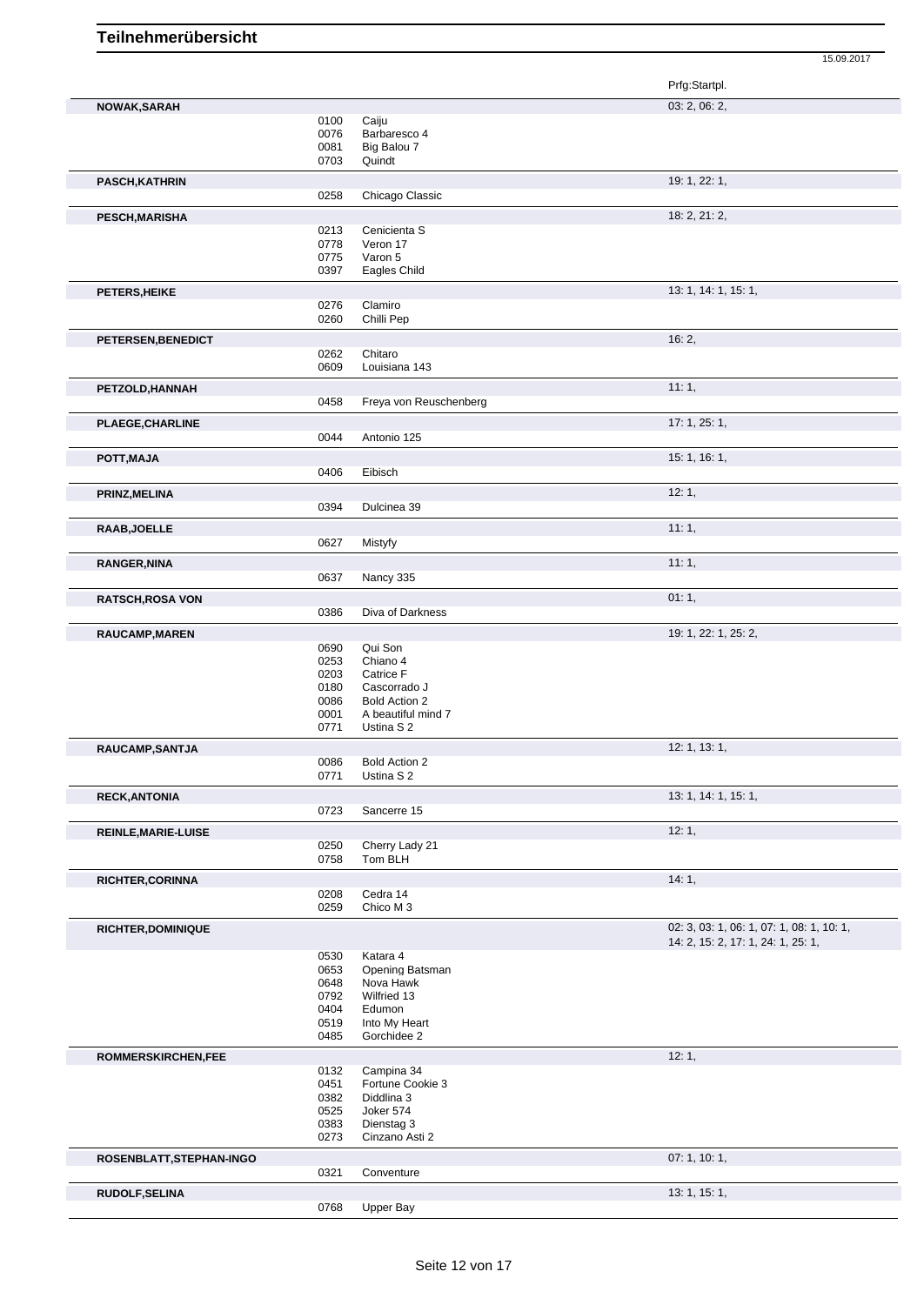|                            |              |                               | Prfg:Startpl.                                              |
|----------------------------|--------------|-------------------------------|------------------------------------------------------------|
| <b>SCHEUVENS, PIA</b>      |              |                               | 13: 1, 15: 1,                                              |
|                            | 0207         | Caya 20                       |                                                            |
|                            | 0088         | <b>Bright Eye</b>             |                                                            |
| <b>SCHILTZ, THORSTEN</b>   |              |                               | 10: 2, 18: 3, 19: 2, 21: 1, 22: 1, 23: 1,<br>24: 3, 25: 3, |
|                            | 0694         | Quicky Jumper                 |                                                            |
|                            | 0658<br>0577 | Paulana D<br>Lindsey Lohan    |                                                            |
|                            | 0209         | Cedric 58                     |                                                            |
|                            | 0191         | Cassano 21                    |                                                            |
|                            | 0023         | Alexa 413                     |                                                            |
|                            | 0362         | Cwept                         |                                                            |
|                            | 0590         | Locanto 2                     |                                                            |
|                            | 0185         | Caspar 254                    |                                                            |
|                            | 0101         | Cailash FS                    |                                                            |
|                            | 0296         | Cobold 50                     |                                                            |
|                            | 0300<br>0034 | Cocourage<br>Aminah 5         |                                                            |
|                            | 0251         | Chesterfield D                |                                                            |
|                            | 0647         | Norbert MC                    |                                                            |
|                            | 0028         | Amazing Mrs. Anneliese D      |                                                            |
|                            | 0146         | Captain Caracho D             |                                                            |
|                            | 0286         | <b>Cleiner Freund</b>         |                                                            |
| <b>SCHIRM, ANNIKA</b>      | 0381         | Dibschadu T                   | 13:1,                                                      |
|                            |              |                               |                                                            |
| <b>SCHIRO, ANGELINA</b>    | 0534         | Kleiner Kerl 5                | 14: 1, 15: 1, 16: 1,                                       |
|                            |              |                               | 18: 1, 19: 1, 20: 1, 21: 1, 22: 1, 23: 1,                  |
| <b>SCHLEYPEN, JANICK</b>   | 0504         | Hartbreaker 2                 |                                                            |
|                            | 0248         | Chemney's Sweeper             |                                                            |
|                            | 0483         | Glückskind 8                  |                                                            |
|                            | 0603         | Loredo 56                     |                                                            |
|                            | 0008         | Abhigail                      |                                                            |
|                            | 0303         | Colina T                      |                                                            |
| <b>SCHMEISSER, JANA</b>    |              |                               | 15:1,                                                      |
|                            | 0137         | Canogara                      |                                                            |
|                            | 0124         | Callistano                    |                                                            |
|                            | 0566         | Lenoks Jay                    |                                                            |
|                            | 0797         | Zojack Jay                    |                                                            |
| <b>SCHMIDT,LEONIE</b>      |              | Avida T                       | 14: 1, 15: 1,                                              |
|                            | 0064<br>0570 | Levina S                      |                                                            |
|                            |              |                               | 12: 1, 13: 1,                                              |
| <b>SCHMITZ, JACQUELINE</b> | 0428         | Fame for Eternity             |                                                            |
| <b>SCHMITZ, MATTHIAS</b>   |              |                               | 17: 1, 21: 1, 24: 1, 25: 1,                                |
|                            | 0398         | Earlando                      |                                                            |
|                            | 0748         | Stella 848                    |                                                            |
|                            | 0575         | Lilly 566                     |                                                            |
|                            | 0076         | Barbaresco 4                  |                                                            |
|                            | 0292         | <b>Clintons Coralie</b>       |                                                            |
|                            | 0703<br>0067 | Quindt<br><b>Bacarole DDL</b> |                                                            |
|                            |              |                               | 21:2,                                                      |
| <b>SCHMITZ, NICOLA</b>     | 0681         | Quanta Questa                 |                                                            |
|                            | 0704         | Quinta De La Vie              |                                                            |
| <b>SCHMITZ, REBECCA</b>    |              |                               | 11:1,                                                      |
|                            | 0445         | Flikka 10                     |                                                            |
| <b>SCHNEIDER, MARCEL</b>   |              |                               | 18: 2, 19: 2, 20: 2, 21: 2, 22: 2, 23: 2,                  |
|                            |              |                               | 24: 2, 25: 2,                                              |
|                            | 0049         | Arconletto                    |                                                            |
|                            | 0591<br>0720 | Lombardi 24<br>Samira 388     |                                                            |
|                            | 0306         | Coming Love HL                |                                                            |
|                            | 0210         | Cedric N                      |                                                            |
|                            | 0518         | Innocence S                   |                                                            |
|                            | 0360         | Cutieful                      |                                                            |
| <b>SCHOENAU, JENNY</b>     |              |                               | 13: 1, 14: 1, 15: 1,                                       |
|                            | 0608         | Louisiana 142                 |                                                            |
| <b>SCHULZ, ANNIKA</b>      |              |                               | 14:1,                                                      |
|                            | 0708         | Ragazzo 66                    |                                                            |
| SIEGEL, PHILIPP            |              |                               | 22: 1, 23: 1,                                              |
|                            | 0149         | Carantus                      |                                                            |
| SIEGFRIED, ANNA LEONA      |              |                               | 11:1,                                                      |
|                            | 0537         | La Bacco                      |                                                            |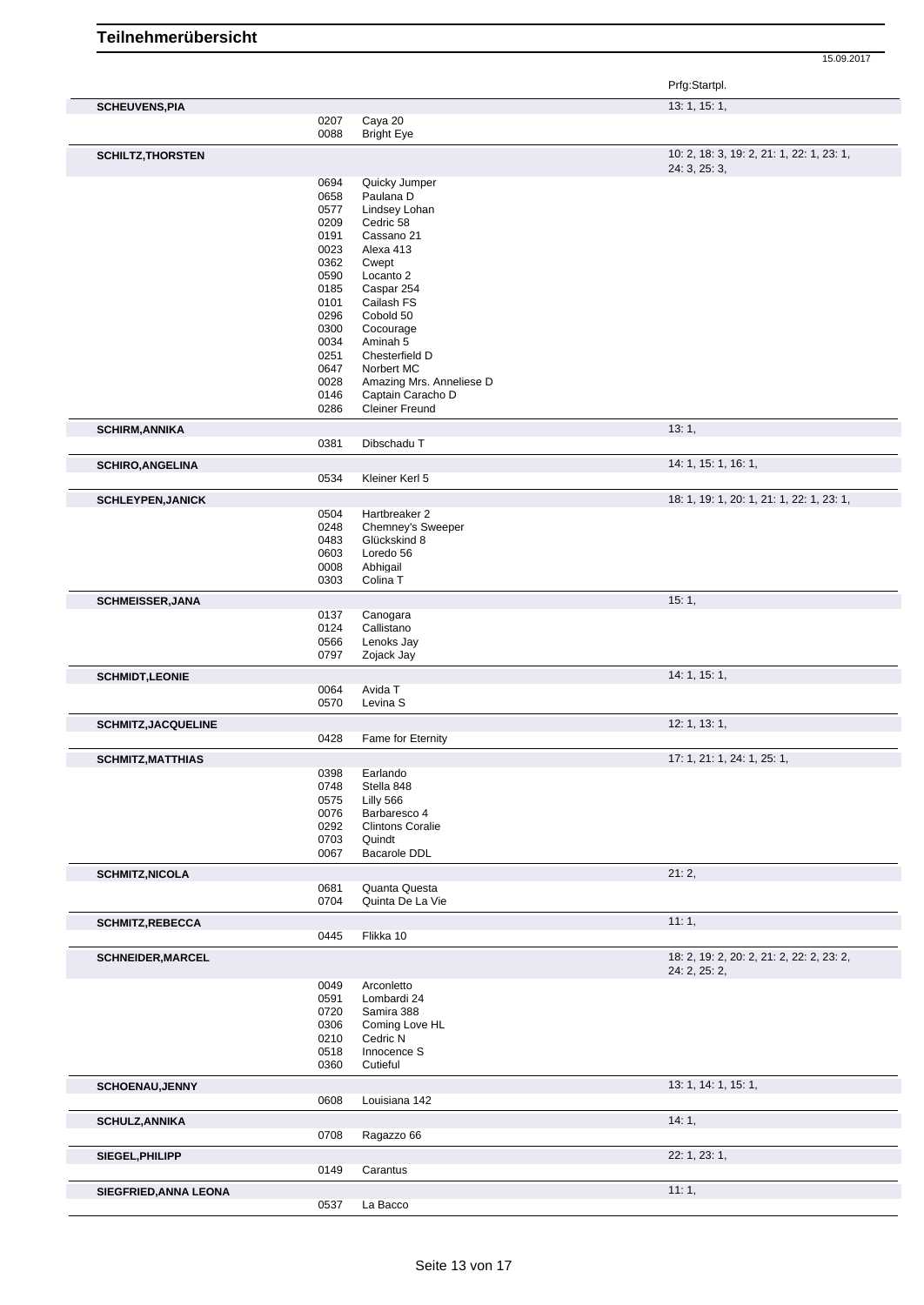| <b>SOERENSEN, STEEN</b> | 02: 1, 03: 2, 06: 3, 07: 1, 08: 1, 10: 2 |
|-------------------------|------------------------------------------|
|                         | 19.231.2                                 |

|                               |              |                                  | 18: 2, 24: 2,                             |
|-------------------------------|--------------|----------------------------------|-------------------------------------------|
|                               | 0170         | Carston                          |                                           |
|                               | 0271         | Cinderella Rockefella            |                                           |
|                               | 0226         | Chacthaga                        |                                           |
|                               | 0216         | Chacco's Centlight               |                                           |
|                               | 0747         | Staronja                         |                                           |
|                               | 0224         | Chaccos Land                     |                                           |
|                               | 0407         | Elanna PS                        |                                           |
|                               | 0744         | Stakkdela PS                     |                                           |
|                               | 0324         | Coquista PS                      |                                           |
|                               | 0015         | Acoufina PS                      |                                           |
|                               | 0337         | Cornettina<br>Centachacca PS     |                                           |
|                               | 0214<br>0320 | Conthagranda PS                  |                                           |
|                               | 0699         | Quiet please 10                  |                                           |
|                               | 0619         | Macho-Blue PS                    |                                           |
|                               | 0217         | Chacco's Girlstar PS             |                                           |
|                               |              |                                  | 12:1,                                     |
| SONDERMANN, PAULA             | 0358         | Currly Sue 2                     |                                           |
|                               |              |                                  | 06: 1, 08: 1,                             |
| SONNEN, JULIA                 | 0282         | Claus-Hermann                    |                                           |
|                               |              |                                  |                                           |
| SPITTA, ISABEL                | 0175         | Casaldo                          | 14: 1, 16: 1, 25: 1,                      |
|                               |              |                                  |                                           |
| STALLMANN, MARLENE            |              |                                  | 12:1,                                     |
|                               | 0501         | Happy 173                        |                                           |
| <b>STOCKMANN, SABINE</b>      | 0606         |                                  | 11:1,                                     |
|                               |              | Lotta Le Bijou                   |                                           |
| <b>STORCH, ALEXANDER</b>      |              |                                  | 14: 1, 15: 1, 16: 1,                      |
|                               | 0369         | Denzel 19                        |                                           |
| <b>STRAHL, FREDERICKE</b>     |              |                                  | 03: 2, 06: 2, 08: 1,                      |
|                               | 0073<br>0702 | Balou Beau 2                     |                                           |
|                               | 0683         | Quincy King V<br>Quassina 3      |                                           |
|                               | 0425         |                                  |                                           |
|                               | 0127         | Eyve<br>Calvari 2                |                                           |
| STRANZENBACH, MANDY           |              |                                  | 03: 1, 05: 1, 15: 1,                      |
|                               | 0710         | Raya K                           |                                           |
|                               |              |                                  | 24: 1, 25: 1,                             |
| <b>STRUNK, ANNE</b>           | 0373         | Destination S                    |                                           |
|                               |              |                                  |                                           |
| <b>SUESS, SABRINA</b>         | 0513         | Hyperion 21                      | 13:2,                                     |
|                               | 0476         | Ginevra 8                        |                                           |
| <b>TEISTER, MELANIE</b>       |              |                                  | 14: 1, 17: 1, 25: 1,                      |
|                               | 0424         | Evita la viva 2                  |                                           |
| TERHOEVEN-URSELMANS, JENS     |              |                                  | 07: 2, 10: 2, 21: 1, 24: 2,               |
|                               | 0696         | Quidor 4                         |                                           |
|                               | 0512         | Hötzenhof Satchmo                |                                           |
|                               | 0229         | Champaign                        |                                           |
|                               | 0038         | Anna Sofia                       |                                           |
|                               | 0128         | Calvin 109                       |                                           |
|                               | 0351         | Cristiano 5                      |                                           |
|                               | 0510         | Hötzenhof Ninjo                  |                                           |
|                               | 0509         | Hötzenhof Aurelio                |                                           |
|                               | 0511         | Hötzenhof Nistrio                |                                           |
|                               | 0102         | Caipirinha 95                    |                                           |
|                               | 0727         | Sensuel                          |                                           |
| TERHOEVEN-URSELMANS, PHILIP   |              |                                  | 18: 2, 19: 2,                             |
|                               | 0294<br>0640 | Cobain Z<br>Nero 514             |                                           |
| <b>TESCH, KATHARINA-MARIE</b> |              |                                  | 16: 1, 17: 1,                             |
|                               | 0684         | Queenette - S                    |                                           |
| <b>THIEME, JESSICA</b>        |              |                                  | 11: 1, 12: 1, 13: 1,                      |
|                               | 0634         | <b>Nala 155</b>                  |                                           |
|                               | 0791         | Wilbie                           |                                           |
| <b>THUM, LUCIA SOPHIE</b>     |              |                                  | 12:1,                                     |
|                               | 0446         | Florine G                        |                                           |
| <b>TIEMEYER, MAX</b>          |              |                                  | 03: 2, 04: 1, 06: 2, 07: 2, 18: 1, 19: 1, |
|                               |              |                                  | 20:1,                                     |
|                               | 0116         | Calimero's Cartoon               |                                           |
|                               | 0666         | Picadero 16                      |                                           |
|                               | 0002<br>0302 | A beautifull mind<br>Colette 115 |                                           |
|                               | 0734         | Solana 19                        |                                           |
|                               |              |                                  |                                           |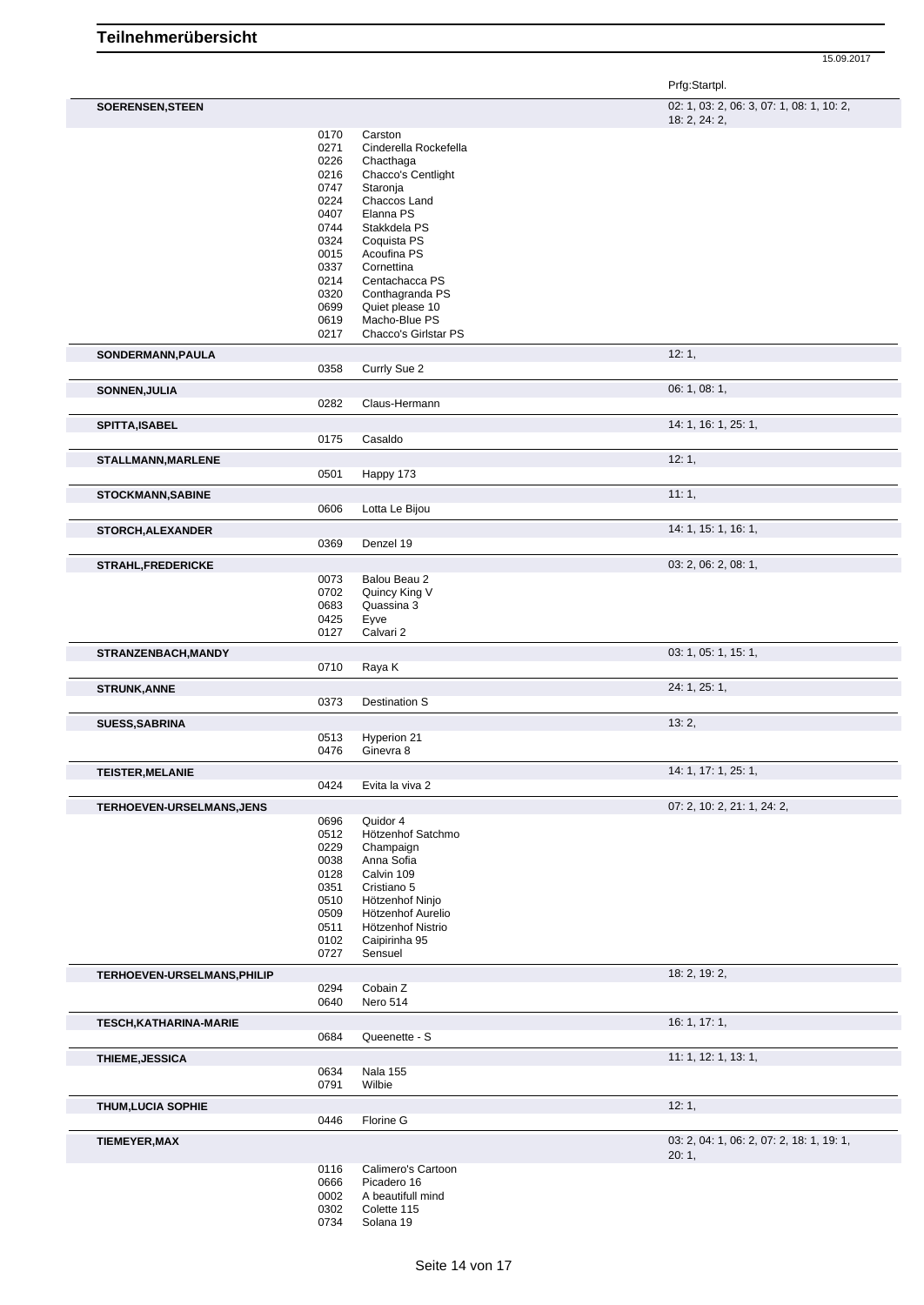Prfg:Startpl.

|                          | 0645 | Noblesse 249           |                                           |
|--------------------------|------|------------------------|-------------------------------------------|
|                          | 0659 | Pegasus S              |                                           |
|                          | 0421 | Estelle 65             |                                           |
|                          |      |                        |                                           |
| TILLMANN, BRITTA         |      |                        | 18: 1, 19: 1, 20: 1,                      |
|                          | 0281 | <b>Claus Dieter</b>    |                                           |
|                          |      |                        |                                           |
| <b>TILLMANN, CELINE</b>  |      |                        | 18: 2, 19: 2, 20: 2, 21: 2, 22: 2, 23: 2, |
|                          |      |                        | 24:2,                                     |
|                          | 0275 | Cizara T               |                                           |
|                          | 0022 | Al Paolo               |                                           |
|                          | 0012 | Acorado's Girl         |                                           |
|                          |      | Machata T              |                                           |
|                          | 0618 |                        |                                           |
|                          | 0066 | Azaro T                |                                           |
|                          | 0194 | Cassiba 2              |                                           |
|                          | 0020 | Agoria T               |                                           |
|                          | 0471 | <b>GGN Grand Pilot</b> |                                           |
|                          |      |                        |                                           |
| TILLMANN, FREDERIC       |      |                        | 18: 2, 19: 2, 20: 2, 21: 2, 22: 2, 23: 2, |
|                          |      |                        | 24: 2, 25: 2,                             |
|                          | 0005 | AB 19 Chepetto         |                                           |
|                          | 0669 | Pigoria T              |                                           |
|                          |      |                        |                                           |
|                          | 0465 | Galileo 122            |                                           |
|                          | 0674 | Positana 6             |                                           |
|                          | 0003 | A Burly                |                                           |
|                          | 0565 | Lennox 331             |                                           |
|                          | 0091 | By Balou               |                                           |
|                          |      |                        |                                           |
|                          | 0022 | Al Paolo               |                                           |
|                          | 0163 | Carlos 657             |                                           |
|                          | 0681 | Quanta Questa          |                                           |
|                          | 0269 | Chuck Norris 15        |                                           |
|                          |      |                        |                                           |
|                          | 0365 | Cyrus 97               |                                           |
|                          | 0281 | <b>Claus Dieter</b>    |                                           |
|                          | 0374 | Destiny 236            |                                           |
|                          | 0470 | <b>GGN Costalino</b>   |                                           |
|                          |      |                        |                                           |
|                          | 0496 | Gustav 308             |                                           |
|                          | 0054 | Arlek T                |                                           |
|                          | 0020 | Agoria T               |                                           |
|                          | 0059 | Asseico T              |                                           |
|                          |      |                        |                                           |
|                          | 0178 | Cascabelle F           |                                           |
|                          | 0392 | Dry Edition            |                                           |
|                          | 0595 | Lorbas E               |                                           |
|                          | 0018 | Agamemnon 59           |                                           |
|                          | 0716 |                        |                                           |
|                          |      | Roxy S                 |                                           |
|                          | 0014 | Acossini T             |                                           |
|                          | 0050 | Argento T              |                                           |
|                          | 0725 | Scully 44              |                                           |
|                          | 0678 | Qandor de Pilenie      |                                           |
|                          |      |                        |                                           |
|                          | 0654 | Oreal Des Etains Z     |                                           |
|                          | 0487 | Grand Gino             |                                           |
|                          | 0036 | Amour Du Bois          |                                           |
|                          | 0588 | Lizy 4                 |                                           |
|                          | 0384 | Dinanda                |                                           |
|                          |      |                        |                                           |
| <b>TILLMANN, HENDRIK</b> |      |                        | 22:1,                                     |
|                          | 0319 | Conterno 10            |                                           |
|                          | 0502 | Happy Gracia           |                                           |
|                          | 0106 | Calandra 20            |                                           |
|                          | 0796 | Zita 111               |                                           |
|                          | 0616 | Lupitrella             |                                           |
|                          |      |                        |                                           |
| TILLMANN, MESSINA        |      |                        | 16: 1, 25: 1,                             |
|                          | 0502 | Happy Gracia           |                                           |
|                          | 0796 | Zita 111               |                                           |
|                          |      |                        |                                           |
|                          | 0616 | Lupitrella             |                                           |
| <b>TUCHT, TILO</b>       |      |                        | 02: 1, 10: 1, 18: 2, 19: 2, 20: 1, 24: 1, |
|                          |      |                        | 25:1,                                     |
|                          | 0551 | Lancadior              |                                           |
|                          |      |                        |                                           |
|                          | 0222 | Chaccomo 10            |                                           |
|                          | 0266 | Christallo 2           |                                           |
|                          | 0493 | Grey Silk 8            |                                           |
|                          | 0663 | Perigado 3             |                                           |
|                          |      |                        |                                           |
| <b>TUMMES, MARCEL</b>    |      |                        | 02: 1, 07: 2, 10: 2, 18: 1, 21: 1, 24: 1, |
|                          |      |                        | 25:1,                                     |
|                          | 0150 | Carara 6               |                                           |
|                          |      |                        |                                           |
|                          | 0378 | Dianello R             |                                           |
|                          | 0033 | Amiga Mia 2            |                                           |
|                          | 0043 | Antonia 175            |                                           |
|                          |      |                        |                                           |
|                          | 0095 | C-Gustav               |                                           |
|                          | 0030 | Amber Boy              |                                           |
|                          |      |                        |                                           |
| <b>VALENTIN, JOERG</b>   |      |                        | 13:1,                                     |
|                          | 0279 | Clasina V              |                                           |
| <b>VATTER, CARSTEN</b>   |      |                        | 07: 1, 09: 1, 14: 1,                      |
|                          | 0277 | Clärchen 36            |                                           |
|                          |      |                        |                                           |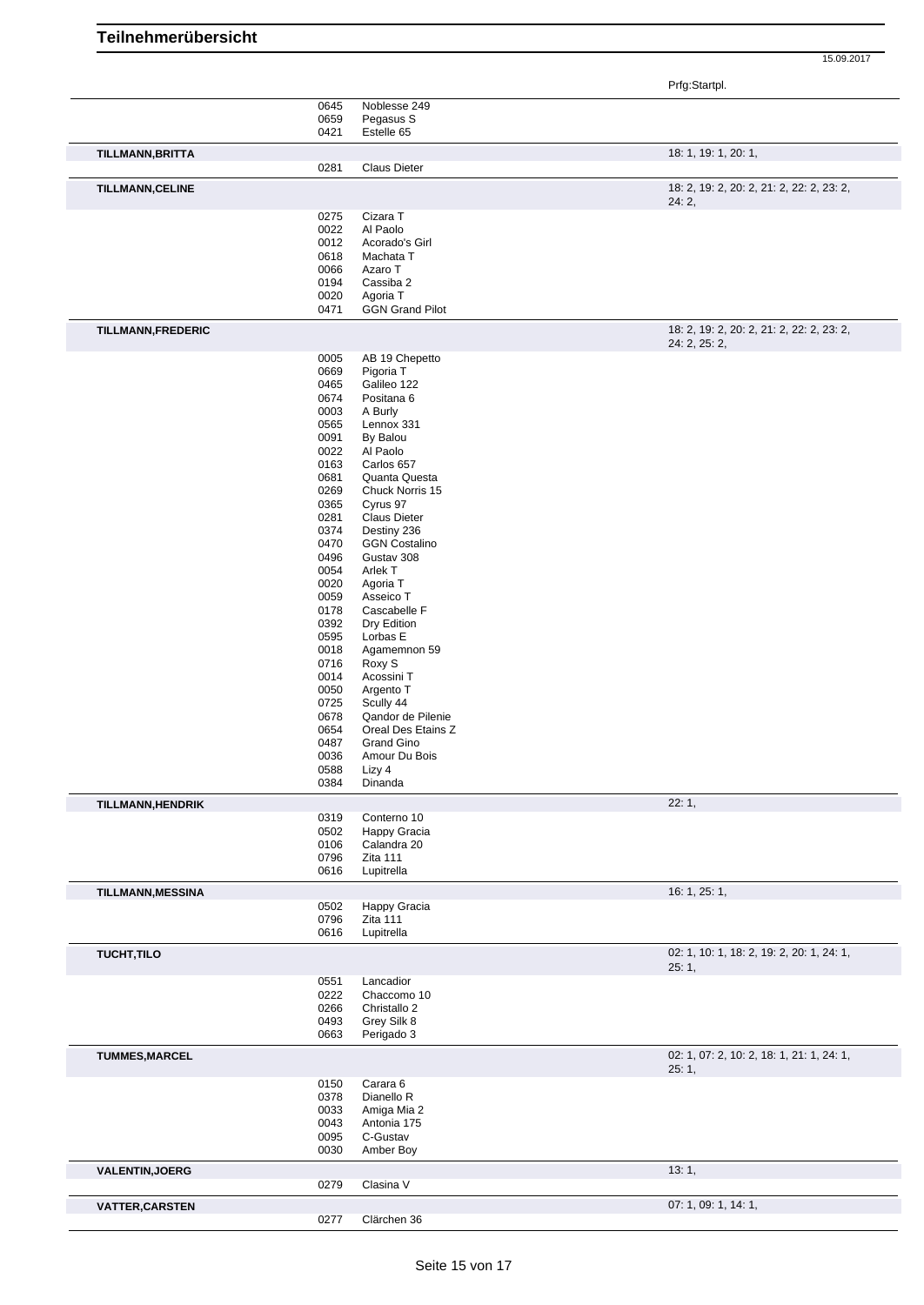15.09.2017 Prfg:Startpl. **VELDHOEN, SHARY** 14: 1, 16: 1, 0746 Starmax **VERSTEEG,LAURA** 19: 1, 25: 1, 25: 1, 25: 1, 25: 1, 25: 1, 25: 1, 25: 1, 25: 1, 25: 1, 25: 1, 25: 1, 25: 1, 25: 1, 25: 1, 25: 1, 25: 1, 25: 1, 25: 1, 25: 1, 25: 1, 25: 1, 25: 1, 25: 1, 25: 1, 25: 1, 25: 1, 25: 1, 25: 1, 25 0176 Casanova 447 **WAGNER,FREDERIKE** 15: 1, 20137 Canogara 15: 1, 2014 2014 15: 1, 2014 2015 1, 2014 2015 1, 2014 2015 1, 2016 1, 2016 2017 2018 2017 2018 2017 2018 2017 2018 2017 2018 2017 2018 2017 2018 2017 2018 2017 2018 2017 2018 2017 0137 Canogara<br>0124 Callistano 0124 Callistano<br>0566 Lenoks Ja 0566 Lenoks Jay<br>0797 Zojack Jay 0797 Zojack Jay<br>0701 Quincy Jon Quincy Jones 13 **WALDOW,FRIEDERIKE** 2, 15: 1, 24: 1, 25: 1, 25: 1, 25: 1, 25: 1, 25: 1, 25: 1, 25: 1, 25: 1, 25: 1, 25: 1, 25: 1, 25: 1, 25: 1, 25: 1, 25: 1, 25: 1, 25: 1, 25: 1, 25: 1, 25: 1, 25: 1, 25: 1, 2, 2, 16: 2, 16: 1, 25: 1, 25: 0232 Chandra 32<br>0329 Corino CM 0329 Corino CM<br>0561 Laurits 2 Laurits 2 **WEFRINGHAUS,PHILIPP** 22: 1, 23: 1, 25: 2, Fürst Egon 2 0426 Fabijano **WEHNES,VALENTIN** 12: 1, 13: 1, 0215 Centino 6 **WEIKAMP,JENS** 12: 1, 13: 1, 0523 Jean-Marie **WELZEL,TOBIAS** 03: 1, 14: 1, 17: 1, 24: 1, 25: 1, 0021 Akino 45 **WERHEID,HANS-PETER** 0257 Chica 132 Chica 132 07: 1, 10: 1, 21: 1, 24: 2, 25: 2, 0257 Chica 132<br>0783 Vulcana 3 Vulcana 3 0672 Pocahontas 83 0733 Smarty 48<br>0004 A-capella 2 0004 A-capella 2<br>0789 Whitaker's Whitaker's Zebedee **WERHEID,REBECCA** 24: 2, 25: 2, 0257 Chica 132<br>0431 Favini 0431 Favini<br>0004 A-cape 0004 A-capella 2<br>0789 Whitaker's 2 Whitaker's Zebedee **WERNER,LIV** 11: 1, 12: 1, 0498 Gutano 2 **WICHERT,BERND** 21: 1, 22: 1,<br>
21: 1, 22: 1,<br>
21: 22: 1, Eros H **WIEBELHAUS,JENNIFER** 04: 1, 07: 2, 09: 1, Dornröschen 180 0579 Linedance **WIEBUSCH,CELINE** 12: 1, 13: 1, 0298 Coco Jambo P **WIEBUSCH,KIMBERLEY** 12: 1, 13: 1, 13: 1, 0228 Champ of Class 7 0298 Coco Jambo P **WILKE,VIOLA** 18: 1, 19: 1, 22: 1, 24: 1, 22: 1, 24: 1, 22: 1, 24: 1, 22: 1, 24: 1, 22: 1, 24: 1, 22: 1, 24: 1, 22: 1, 24: 1, 22: 1, 24: 1, 22: 1, 24: 1, 22: 1, 24: 1, 22: 1, 24: 1, 22: 1, 24: 1, 22: 1, 24: 1, 22: 1, 24: 1 25: 1, 0726 Sensation Black 2<br>0686 Quel Filou S 0686 Quel Filou S<br>0601 Lord Lustig 3 0601 Lord Lustig 3<br>0628 Monte Calido

**WINKELS,DANIELA** 02: 2, 03: 3, 06: 3, 07: 1, 08: 2, 10: 1,

0062 Attention 56<br>0740 Spencer S 0740 Spencer S<br>0698 Quiero 6 Quiero 6 0707 Quintus S<br>0742 Spooky Ca Spooky Cat F 0111 Calido Blue 0309 Concales<br>0212 Cellino 6 0212 Cellino 6<br>0692 Quickster 0692 Quickstepp 9<br>0252 Chez Arco 0252 Chez Arco<br>0543 La Pilotta L 0543 La Pilotta L<br>0310 Conchacco 0310 Conchacco<br>0280 Classico 65 0280 Classico 65<br>0314 Conner's K 0314 Conner's Krone<br>0387 Dolce in Castana 0387 Dolce in Castana<br>0408 Eldocord Eldocord 0409 Ellavda PS<br>0380 Diastakkata Diastakkata

Monte Calido B

18: 2, 19: 2, 20: 1, 21: 2, 22: 1, 23: 1,

24: 2, 25: 2,